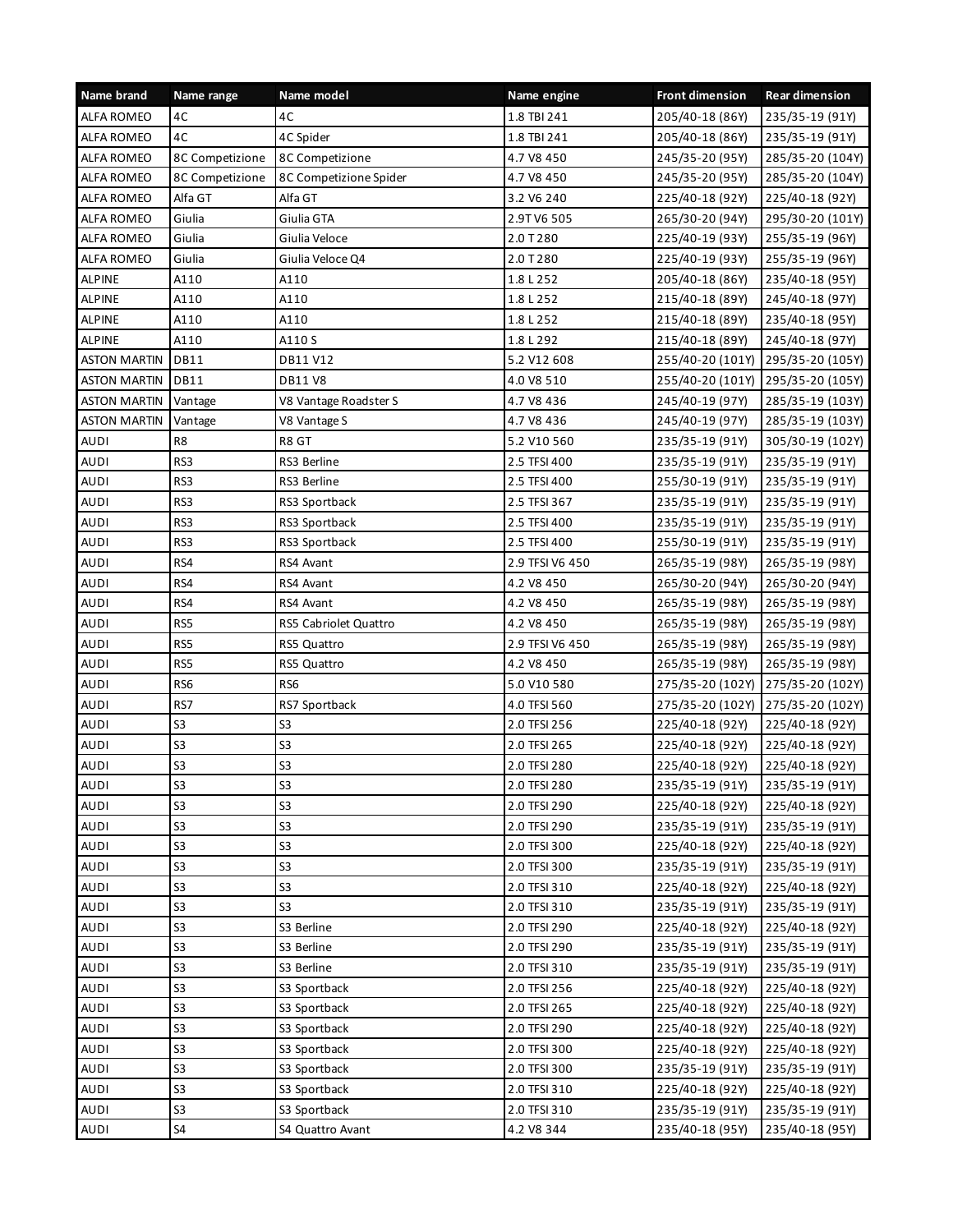| Name brand  | Name range       | Name model                 | Name engine         | <b>Front dimension</b> | <b>Rear dimension</b> |
|-------------|------------------|----------------------------|---------------------|------------------------|-----------------------|
| <b>AUDI</b> | S4               | S4 Quattro Cabriolet       | 4.2 V8 344          | 235/40-18 (95Y)        | 235/40-18 (95Y)       |
| <b>AUDI</b> | S4               | S4 Quattro Saloon          | 4.2 V8 344          | 235/40-18 (95Y)        | 235/40-18 (95Y)       |
| <b>AUDI</b> | S <sub>5</sub>   | S <sub>5</sub>             | 3.0 TFSI 333        | 265/30-20 (94Y)        | 265/30-20 (94Y)       |
| <b>AUDI</b> | S <sub>6</sub>   | S <sub>6</sub>             | 5.2 V10 435         | 265/35-19 (98Y)        | 265/35-19 (98Y)       |
| <b>AUDI</b> | Π                | <b>TT Quattro</b>          | 1.8 T 225           | 225/40-18 (92Y)        | 225/40-18 (92Y)       |
| <b>AUDI</b> | π                | TT Quattro                 | 3.2 V6 250          | 225/40-18 (92Y)        | 225/40-18 (92Y)       |
| <b>AUDI</b> | π                | <b>TT Quattro</b>          | 3.2 V6 250          | 245/40-18 (97Y)        | 245/40-18 (97Y)       |
| <b>AUDI</b> | π                | TT Roadster Quattro        | 1.8 T 225           | 225/40-18 (92Y)        | 225/40-18 (92Y)       |
| <b>AUDI</b> | Π                | TT Roadster Quattro        | 3.2 V6 250          | 225/40-18 (92Y)        | 225/40-18 (92Y)       |
| <b>AUDI</b> | π                | TT RS                      | 2.5 TFSI 340        | 245/40-18 (97Y)        | 245/40-18 (97Y)       |
| <b>AUDI</b> | Π                | TT <sub>RS</sub>           | 2.5 TFSI 400        | 245/35-19 (93Y)        | 245/35-19 (93Y)       |
| <b>AUDI</b> | Π                | TT RS Plus                 | 2.5 TFSI 360        | 245/40-18 (97Y)        | 245/40-18 (97Y)       |
| <b>AUDI</b> | $\overline{\Pi}$ | TT RS Plus Roadster        | 2.5 TFSI 360        | 245/40-18 (97Y)        | 245/40-18 (97Y)       |
| <b>AUDI</b> | π                | <b>TT RS Roadster</b>      | 2.5 TFSI 340        | 245/40-18 (97Y)        | 245/40-18 (97Y)       |
| <b>AUDI</b> | π                | <b>TT RS Roadster</b>      | 2.5 TFSI 400        | 245/35-19 (93Y)        | 245/35-19 (93Y)       |
| <b>AUDI</b> | $\overline{\Pi}$ | πs                         | 2.0 TFSI 272        | 245/40-18 (97Y)        | 245/40-18 (97Y)       |
| <b>AUDI</b> | Π                | πs                         | 2.0 TFSI 286        | 245/40-18 (97Y)        | 245/40-18 (97Y)       |
| <b>AUDI</b> | π                | <b>TTS Roadster</b>        | 2.0 TFSI 272        | 245/40-18 (97Y)        | 245/40-18 (97Y)       |
| <b>AUDI</b> | $\overline{\Pi}$ | <b>TTS Roadster</b>        | 2.0 TFSI 310        | 245/40-18 (97Y)        | 245/40-18 (97Y)       |
| <b>BMW</b>  | M <sub>2</sub>   | (F87) M2                   | 3.0 T 370           | 245/35-19 (93Y)        | 265/35-19 (98Y)       |
| <b>BMW</b>  | M2               | (F87) M2 Competition       | 3.0 T 411           | 245/35-19 (93Y)        | 265/35-19 (98Y)       |
| <b>BMW</b>  | M <sub>2</sub>   | (F87) M2 CS                | 3.0 T 450           | 245/35-19 (93Y)        | 265/35-19 (98Y)       |
| <b>BMW</b>  | M <sub>3</sub>   | (E46) M3                   | 3.2 L 343           | 225/40-19 (93Y)        | 255/35-19 (96Y)       |
| <b>BMW</b>  | M <sub>3</sub>   | (E46) M3 CSL               | 3.2 360             | 225/40-19 (93Y)        | 255/35-19 (96Y)       |
| <b>BMW</b>  | M3               | (E46) M3 CSL               | 3.2 L 360           | 235/35-19 (91Y)        | 265/30-19 (93Y)       |
| <b>BMW</b>  | M <sub>3</sub>   | (E46) M3 SMG II            | 3.2 L 343           | 225/40-19 (93Y)        | 255/35-19 (96Y)       |
| <b>BMW</b>  | M3               | (E46) M3 SMG II Cabriolet  | 3.2 L 343           | 225/40-19 (93Y)        | 255/35-19 (96Y)       |
| <b>BMW</b>  | M3               | (E90) M3                   | 4.0 V8 420          | 245/35-19 (93Y)        | 265/35-19 (98Y)       |
| <b>BMW</b>  | M <sub>3</sub>   | (E92) M3                   | 4.0 V8 420          | 245/35-19 (93Y)        | 265/35-19 (98Y)       |
| <b>BMW</b>  | M <sub>3</sub>   | (E92) M3 Coupe             | 4.0 V8 420          | 245/35-19 (93Y)        | 265/35-19 (98Y)       |
| <b>BMW</b>  | M3               | (F80) M3                   | 3.0 T 430           | 255/35-19 (96Y)        | 275/35-19 (100Y)      |
| <b>BMW</b>  | M <sub>3</sub>   | (F80) M3                   | 3.0 T 450           | 265/30-20 (94Y)        | 285/30-20 (99Y)       |
| <b>BMW</b>  | M3               | (F80) M3                   | 3.0 T 450           | 265/35-19 (98Y)        | 285/30-20 (99Y)       |
| <b>BMW</b>  | M3               | (F80) M3 CS                | 3.0 T 460           | 265/35-19 (98Y)        | 285/30-20 (99Y)       |
| <b>BMW</b>  | M3               | (G80) M3                   | 3.0 Bi-turbo 480    | 275/35-19 (100Y)       | 285/30-20 (99Y)       |
| <b>BMW</b>  | M3               | (G80) M3 Competition       | 3.0 Bi-turbo 510    | 275/35-19 (100Y)       | 285/30-20 (99Y)       |
| <b>BMW</b>  | M4               | (F82) M4                   | 3.0 T 431           | 255/35-19 (96Y)        | 275/35-19 (100Y)      |
| <b>BMW</b>  | M4               | (F82) M4                   | 3.0 T 431           | 265/30-20 (94Y)        | 285/30-20 (99Y)       |
| <b>BMW</b>  | M4               | (F82) M4                   | 3.0 T 450           | 265/30-20 (94Y)        | 285/30-20 (99Y)       |
| <b>BMW</b>  | M4               | (F82) M4 CS                | 3.0 T 460           | 265/35-19 (98Y)        | 285/30-20 (99Y)       |
| <b>BMW</b>  | M4               | (F82) M4 GTS               | 3.0 T 500           | 265/35-19 (98Y)        | 285/30-20 (99Y)       |
| <b>BMW</b>  | M4               | (F83) M4 Cabriolet         | 3.0 T 431           | 265/30-20 (94Y)        | 285/30-20 (99Y)       |
| <b>BMW</b>  | M4               | (F83) M4 Cabriolet         | 3.0 T 450           | 265/30-20 (94Y)        | 285/30-20 (99Y)       |
| <b>BMW</b>  | M4               | (G82) M4                   | 3.0 Bi-turbo 480    | 275/35-19 (100Y)       | 285/30-20 (99Y)       |
| <b>BMW</b>  | M4               | (G82) M4 Competition       | 3.0 Bi-turbo 510    | 275/35-19 (100Y)       | 285/30-20 (99Y)       |
| <b>BMW</b>  | M5               | (F10) M5                   | 4.4 V8 bi-turbo 560 | 265/35-20 (99Y)        | 295/30-20 (101Y)      |
| <b>BMW</b>  | M <sub>5</sub>   | (F10) M5 - 30 Jahre        | 4.4 V8 bi-turbo 600 | 265/35-20 (99Y)        | 295/30-20 (101Y)      |
| <b>BMW</b>  | M5               | (F10) M5 Competion Package | 4.4 V8 bi-turbo 575 | 265/35-20 (99Y)        | 295/30-20 (101Y)      |
| <b>BMW</b>  | M5               | (F90) M5                   | 4.4 V8 bi-turbo 600 | 275/35-20 (102Y)       | 285/35-20 (104Y)      |
| <b>BMW</b>  | M5               | (F90) M5 Competition       | 4.4 V8 bi-turbo 626 | 275/35-20 (102Y)       | 285/35-20 (104Y)      |
| <b>BMW</b>  | M5               | (F90) M5 Competition       | 4.4 V8 bi-turbo 626 | 275/35-20 (102Y)       | 275/35-20 (102Y)      |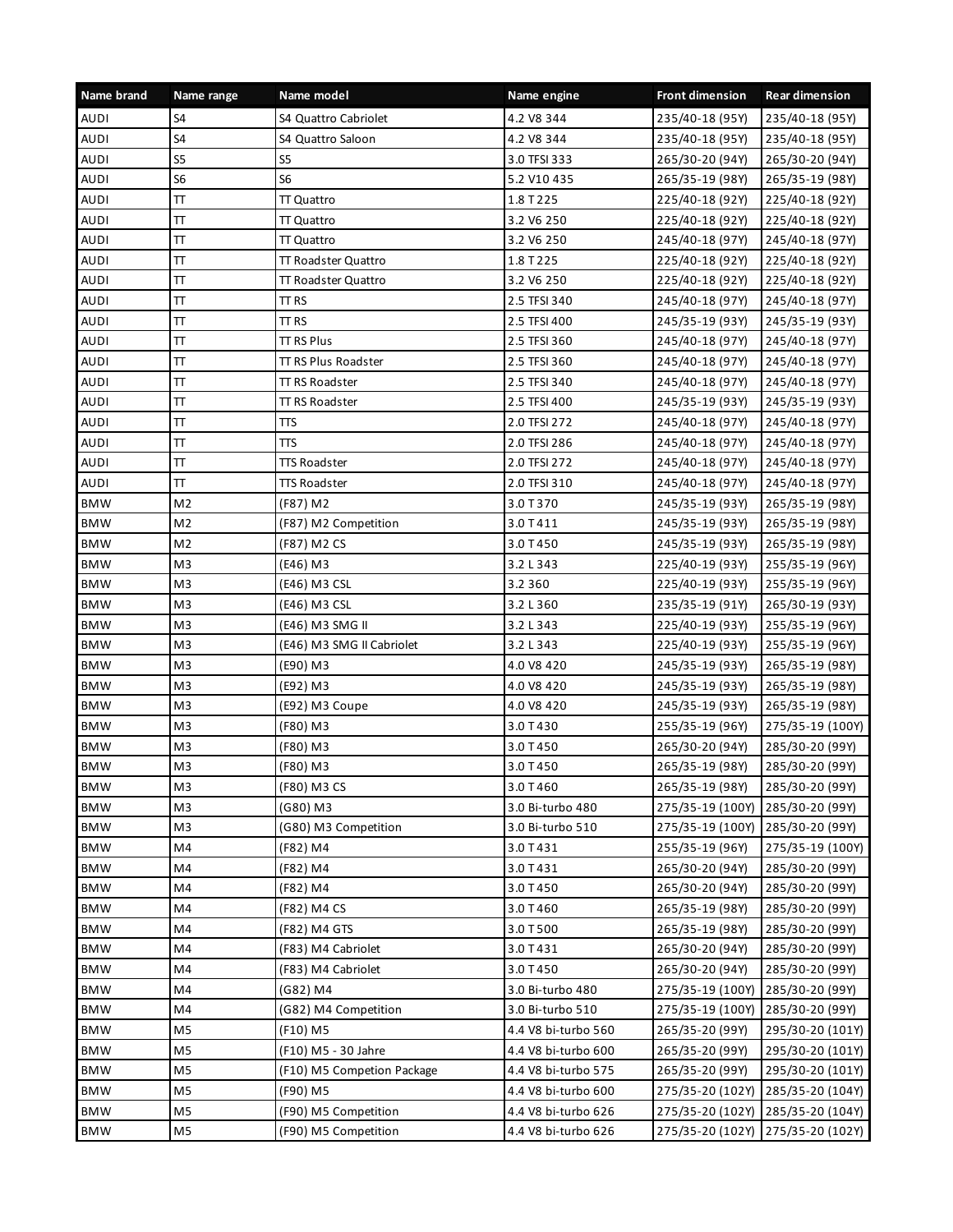| Name brand       | Name range | Name model                             | Name engine               | <b>Front dimension</b> | <b>Rear dimension</b> |
|------------------|------------|----------------------------------------|---------------------------|------------------------|-----------------------|
| <b>BMW</b>       | M6         | (F06) M6 Gran Coupe                    | 4.4 V8 560                | 265/35-20 (99Y)        | 295/30-20 (101Y)      |
| <b>BMW</b>       | M6         | (F12) M6 Cabriolet                     | 4.4 V8 560                | 265/35-20 (99Y)        | 295/30-20 (101Y)      |
| <b>BMW</b>       | M6         | (F13) M6 Coupe                         | 4.4 V8 560                | 265/35-20 (99Y)        | 295/30-20 (101Y)      |
| <b>BMW</b>       | M6         | (F13) M6 Coupe                         | 4.4 V8 575                | 265/35-20 (99Y)        | 295/30-20 (101Y)      |
| <b>BMW</b>       | M8         | (G15) M8 Coupe                         | 4.4 L 600                 | 275/35-20 (102Y)       | 285/35-20 (104Y)      |
| <b>BMW</b>       | M8         | (G15) M8 Coupe                         | 4.4 L 625                 | 275/35-20 (102Y)       | 285/35-20 (104Y)      |
| <b>BMW</b>       | Serie 1    | (E81/E87) Berline                      | 120d (2.0 D 177)          | 205/50-17 (93Y)        | 225/45-17 (94Y)       |
| <b>BMW</b>       | Serie 1    | (E82) Coupe                            | 135i (3.0 L 306)          | 215/40-18 (89Y)        | 235/35-19 (91Y)       |
| <b>BMW</b>       | Serie 1    | (E82) Coupe                            | 135i (3.0 L 306)          | 215/40-18 (89Y)        | 245/35-18 (105Y)      |
| <b>BMW</b>       | Serie 1    | (E82) Coupe                            | 135i (3.0 L 306)          | 215/40-18 (89Y)        | 245/35-18 (92Y)       |
| <b>BMW</b>       | Serie 1    | (F20/F21) Berline                      | M 135i (3.0 T 320)        | 225/40-18 (92Y)        | 245/35-18 (92Y)       |
| <b>BMW</b>       | Serie 1    | (F20/F21) Berline                      | M 135i (3.0 T 326)        | 225/40-18 (92Y)        | 245/35-18 (92Y)       |
| <b>BMW</b>       | Serie 1    | (F20/F21) Berline                      | M 135i xDrive (3.0 T 320) | 225/40-18 (92Y)        | 245/35-18 (92Y)       |
| <b>BMW</b>       | Serie 1    | (F20/F21) Berline                      | M 135i xDrive (3.0 T 326) | 225/40-18 (92Y)        | 245/35-18 (92Y)       |
| <b>BMW</b>       | Serie 1    | (F20/F21) Berline                      | M 140i (3.0 T 340)        | 225/40-18 (92Y)        | 245/35-18 (92Y)       |
| <b>BMW</b>       | Serie 1    | (F20/F21) Berline                      | M 140i xDrive (3.0 T 340) | 225/40-18 (92Y)        | 245/35-18 (92Y)       |
| <b>BMW</b>       | Serie 1    | Serie 1 M                              | 3.0 biturbo 340           | 245/35-19 (93Y)        | 265/35-19 (98Y)       |
| <b>BMW</b>       | Serie 2    | (F22) Coupe                            | M 235i (3.0 T 326)        | 225/35-19 (88Y)        | 245/30-19 (89Y)       |
| <b>BMW</b>       | Serie 2    | (F22) Coupe                            | M 235i (3.0 T 326)        | 225/40-18 (92Y)        | 245/35-18 (105Y)      |
| <b>BMW</b>       | Serie 2    | (F22) Coupe                            | M 235i xDrive (3.0 T 326) | 225/35-19 (88Y)        | 245/30-19 (89Y)       |
| <b>BMW</b>       | Serie 2    | (F22) Coupe                            | M 235i xDrive (3.0 T 326) | 225/40-18 (92Y)        | 245/35-18 (105Y)      |
| <b>BMW</b>       | Serie 2    | (F22) Coupe                            | M 240i (3.0 T 340)        | 225/35-19 (88Y)        | 245/30-19 (89Y)       |
| <b>BMW</b>       | Serie 2    | (F22) Coupe                            | M 240i (3.0 T 340)        | 225/40-18 (92Y)        | 245/35-18 (105Y)      |
| <b>BMW</b>       | Serie 2    | (F22) Coupe                            | M 240i xDrive (3.0 T 340) | 225/35-19 (88Y)        | 245/30-19 (89Y)       |
| <b>BMW</b>       | Serie 2    | (F22) Coupe                            | M 240i xDrive (3.0 T 340) | 225/40-18 (92Y)        | 245/35-18 (105Y)      |
| <b>BMW</b>       | Serie 2    | (F23) Cabriolet                        | M 235i (3.0 T 326)        | 225/35-19 (88Y)        | 245/30-19 (89Y)       |
| <b>BMW</b>       | Serie 2    | (F23) Cabriolet                        | M 235i (3.0 T 326)        | 225/40-18 (92Y)        | 245/35-18 (105Y)      |
| <b>BMW</b>       | Serie 2    | (F23) Cabriolet                        | M 235i xDrive (3.0 T 326) | 225/35-19 (88Y)        | 245/30-19 (89Y)       |
| <b>BMW</b>       | Serie 2    | (F23) Cabriolet                        | M 235i xDrive (3.0 T 326) | 225/40-18 (92Y)        | 245/35-18 (105Y)      |
| <b>BMW</b>       | Serie 2    | (F23) Cabriolet                        | M 240i (3.0 T 340)        | 225/35-19 (88Y)        | 245/30-19 (89Y)       |
| <b>BMW</b>       | Serie 2    | (F23) Cabriolet                        | M 240i (3.0 T 340)        | 225/40-18 (92Y)        | 245/35-18 (105Y)      |
| <b>BMW</b>       | Serie 2    | (F23) Cabriolet                        | M 240i xDrive (3.0 T 340) | 225/35-19 (88Y)        | 245/30-19 (89Y)       |
| <b>BMW</b>       | Serie 2    | (F23) Cabriolet                        | M 240i xDrive (3.0 T 340) | 225/40-18 (92Y)        | 245/35-18 (105Y)      |
| <b>BMW</b>       | Serie 3    | (G21) Touring                          | M340i Xdrive (3.0 L 374)  | 225/45-18 (95Y)        | 225/45-18 (95Y)       |
| <b>BMW</b>       | Z3         | Z3 Coupe                               | 2.8 L 192                 | 225/45-17 (94Y)        | 225/45-17 (94Y)       |
| CHEVROLET        | Camaro     | Camaro Cabriolet (Performance Package) | 6.2 V8 435                | 285/35-20 (104Y)       | 285/35-20 (104Y)      |
| <b>CHEVROLET</b> | Camaro     | Camaro SS 1LE                          | 6.2 L V8 455              | 285/35-20 (104Y)       | 285/35-20 (104Y)      |
| <b>CHEVROLET</b> | Camaro     | Camaro ZL1 1LE                         | 6.2 L V8 650              | 245/35-19 (93Y)        | 305/30-20 (103Y)      |
| <b>CHEVROLET</b> | Camaro     | Camaro ZL1 1LE                         | 6.2 L V8 650              | 305/30-19 (102Y)       | 325/30-19 (105Y)      |
| CHEVROLET        | Camaro     | Camaro ZL1 1LE                         | 6.2 L V8 650              | 305/30-19 (102Y)       | 325/30-19 (107Y)      |
| CHEVROLET        | Corvette   | Corvette C6                            | 6.0 V8 404                | 245/40-18 (97Y)        | 285/35-19 (103Y)      |
| CHEVROLET        | Corvette   | Corvette C6                            | 6.2 V8 436                | 245/40-18 (97Y)        | 285/35-19 (103Y)      |
| CHEVROLET        | Corvette   | Corvette C6 427 Convertible            | 7.0 V8 512                | 285/30-19 (94Y)        | 335/25-20 (99Y)       |
| <b>CHEVROLET</b> | Corvette   | Corvette C6 Cabrio                     | 6.2 V8 436                | 245/40-18 (97Y)        | 285/35-19 (103Y)      |
| CHEVROLET        | Corvette   | Corvette C6 Z06                        | 7.0 V8 512                | 285/30-19 (94Y)        | 335/25-20 (99Y)       |
| CHEVROLET        | Corvette   | Corvette C6 Z06 (Pack Z07)             | 7.0 V8 512                | 285/30-19 (94Y)        | 335/25-20 (99Y)       |
| CHEVROLET        | Corvette   | Corvette C6 ZR1                        | 6.2 V8 638                | 285/30-19 (94Y)        | 335/25-20 (99Y)       |
| <b>CHEVROLET</b> | Corvette   | Corvette C7 Grand Sport                | 6.2 L V8 460              | 285/30-19 (94Y)        | 335/25-20 (99Y)       |
| <b>CHEVROLET</b> | Corvette   | Corvette C7 Stingray Cabriolet         | 6.2 L V8 460              | 245/35-19 (93Y)        | 285/30-20 (99Y)       |
| <b>CHEVROLET</b> | Corvette   | Corvette C7 Z06                        | 6.2 L V8 650              | 285/30-19 (94Y)        | 335/25-20 (99Y)       |
| CHEVROLET        | Corvette   | Corvette C7 Z06 (Pack Z07)             | 6.2 L V8 650              | 285/30-19 (94Y)        | 335/25-20 (99Y)       |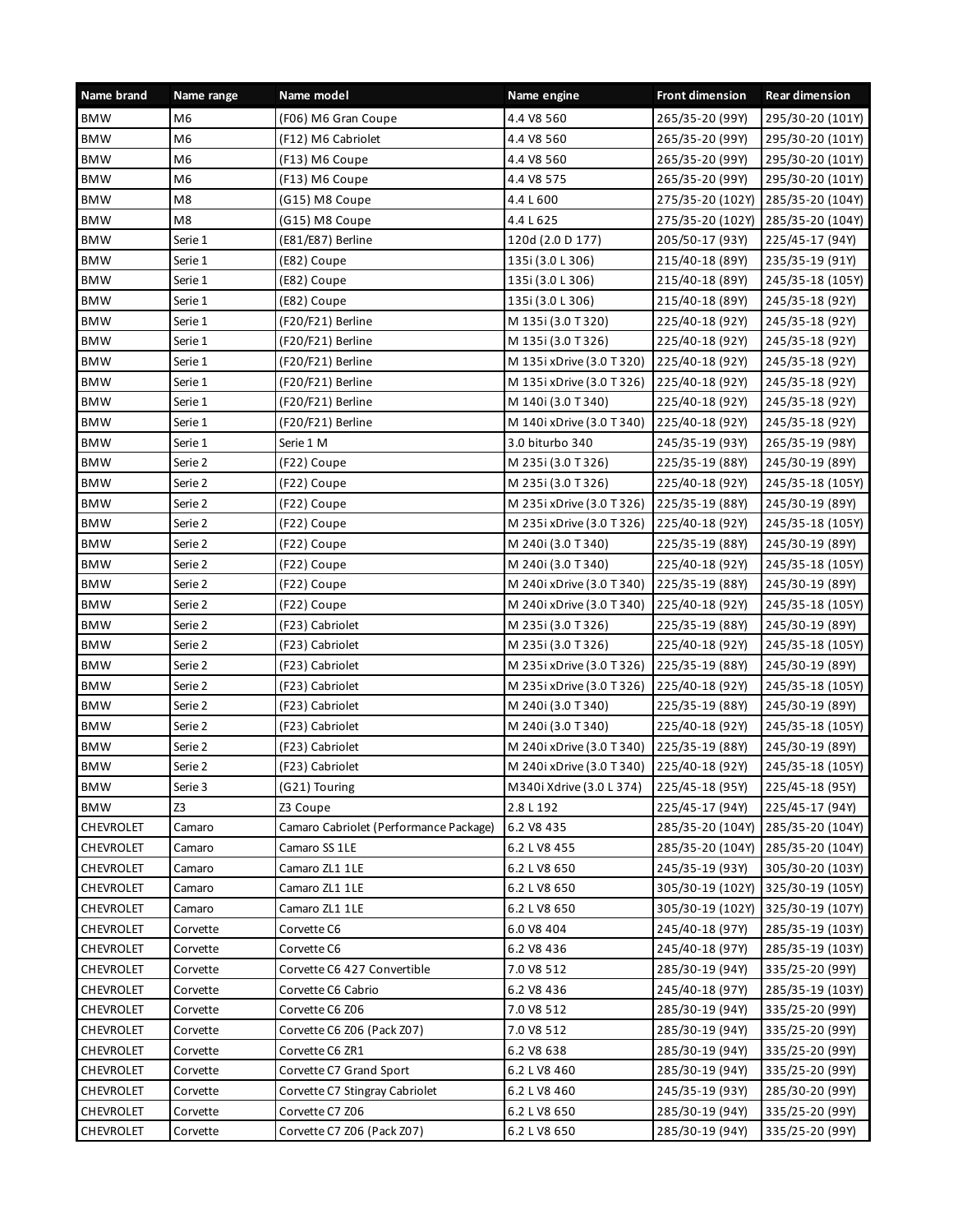| Name brand       | Name range       | Name model               | Name engine      | <b>Front dimension</b> | <b>Rear dimension</b> |
|------------------|------------------|--------------------------|------------------|------------------------|-----------------------|
| CHEVROLET        | Corvette         | Corvette C7 ZR1          | 6.2 L V8 755     | 285/30-19 (94Y)        | 335/25-20 (99Y)       |
| <b>CHEVROLET</b> | Corvette         | Corvette C8 Stingray 2LT | 6.2 L V8 490     | 245/35-19 (93Y)        | 305/30-20 (103Y)      |
| <b>CHEVROLET</b> | Corvette         | Corvette C8 Z51          | 6.2 L V8 495     | 245/35-19 (93Y)        | 305/30-20 (103Y)      |
| <b>CITROEN</b>   | DS <sub>3</sub>  | DS 3 Performance         | 1.6 T 208        | 205/40-18 (86Y)        | 205/40-18 (86Y)       |
| <b>CITROEN</b>   | DS <sub>3</sub>  | DS 3 Racing              | 1.6 T 203        | 215/40-18 (89Y)        | 215/40-18 (89Y)       |
| FERRARI          | 360              | 360 Challenge Stradale   | 3.6 V8 420       | 225/35-19 (88Y)        | 285/35-19 (103Y)      |
| FERRARI          | 458              | 458 Italia               | 4.5 V8 570       | 245/35-20 (95Y)        | 305/30-20 (103Y)      |
| <b>FERRARI</b>   | 458              | 458 Italia Spider        | 4.5 V8 570       | 235/35-20 (92Y)        | 285/35-20 (104Y)      |
| FERRARI          | 458              | 458 Italia Spider        | 4.5 V8 570       | 235/35-20 (92Y)        | 295/35-20 (105Y)      |
| FERRARI          | 458              | 458 Italia Spider        | 4.5 V8 570       | 245/35-20 (95Y)        | 305/30-20 (103Y)      |
| FERRARI          | 458              | 458 Speciale             | 4.5 V8 605       | 245/35-20 (95Y)        | 305/30-20 (103Y)      |
| FERRARI          | 458              | 458 Speciale A           | 4.5 V8 605       | 245/35-20 (95Y)        | 305/30-20 (103Y)      |
| FERRARI          | 488              | 488 GTB                  | 3.9 V8 670       | 245/35-20 (95Y)        | 305/30-20 (103Y)      |
| FERRARI          | 488              | 488 Pista                | 3.9 V8 721       | 245/25-20 (95Y)        | 305/30-20 (103Y)      |
| <b>FERRARI</b>   | 488              | 488 Pista                | 3.9 V8 721       | 245/35-20 (95Y)        | 305/30-20 (103Y)      |
| FERRARI          | 488              | 488 Spider               | 3.9 V8 670       | 245/35-20 (95Y)        | 305/30-20 (103Y)      |
| FERRARI          | 575 M            | 575 M Marenello          | 5.8 V12 515      | 255/35-19 (96Y)        | 305/30-19 (102Y)      |
| FERRARI          | 575 M            | 575 M Marenello F1       | 5.8 V12 515      | 255/35-19 (96Y)        | 305/30-19 (102Y)      |
| FERRARI          | 575 Superamerica | 575 Superamerica         | 6.0 V15 540      | 255/35-19 (96Y)        | 305/30-19 (102Y)      |
| FERRARI          | 612              | 612 Scaglietti           | 5.7 V12 540      | 245/35-20 (95Y)        | 285/35-20 (104Y)      |
| FERRARI          | California       | California               | 4.3 V8 460       | 245/35-20 (95Y)        | 285/35-20 (104Y)      |
| FERRARI          | California       | California               | 4.3 V8 490       | 245/35-20 (95Y)        | 285/35-20 (104Y)      |
| FERRARI          | California       | California T             | 3.9 V8 560       | 245/35-20 (95Y)        | 285/35-20 (104Y)      |
| FERRARI          | F430             | F430                     | 4.3 V8 490       | 225/35-19 (88Y)        | 285/35-19 (103Y)      |
| FERRARI          | F430             | F 430 Scuderia           | 4.3 V8 510       | 235/35-19 (91Y)        | 285/35-20 (104Y)      |
| <b>FERRARI</b>   | F430             | F430 Spider              | 4.3 V8 490       | 235/35-19 (91Y)        | 285/35-19 (103Y)      |
| <b>FERRARI</b>   | FF.              | FF                       | 6.3 V12 660      | 245/35-20 (95Y)        | 295/35-20 (105Y)      |
| FERRARI          | GTC4Lusso        | GTC4Lusso                | 6.3 V12 690      | 245/35-20 (95Y)        | 295/35-20 (105Y)      |
| <b>FERRARI</b>   | GTC4Lusso T      | GTC4Lusso T              | 3.9 V8 611       | 245/35-20 (95Y)        | 295/35-20 (105Y)      |
| FERRARI          | Portofino        | Portofino                | 3.9 V8 600       | 245/35-20 (95Y)        | 285/35-20 (104Y)      |
| <b>FORD</b>      | Fiesta           | Fiesta VII ST 200        | 1.5 EcoBoost 200 | 205/40-18 (86Y)        | 205/40-18 (86Y)       |
| <b>FORD</b>      | Focus            | Focus II RS              | 2.5 T 305        | 235/35-19 (91Y)        | 235/35-19 (91Y)       |
| FORD             | Focus            | Focus II ST              | 2.5 T 225        | 225/40-18 (92Y)        | 225/40-18 (92Y)       |
| <b>FORD</b>      | Focus            | Focus III RS             | 2.3 EcoBoost 350 | 225/40-18 (92Y)        | 225/40-18 (92Y)       |
| <b>FORD</b>      | Focus            | Focus III RS             | 2.3 EcoBoost 350 | 235/35-19 (91Y)        | 235/35-19 (91Y)       |
| <b>FORD</b>      | Focus            | Focus III ST             | 2.0 EcoBoost 250 | 235/40-18 (95Y)        | 235/40-18 (95Y)       |
| <b>FORD</b>      | Focus            | Focus RS                 | 2.0 T 215        | 225/40-18 (92Y)        | 225/40-18 (92Y)       |
| <b>FORD</b>      | Mustang          | Mustang GT               | 5.0 L V8 460     | 275/35-20 (102Y)       | 275/35-20 (102Y)      |
| <b>FORD</b>      | Mustang          | Mustang GT               | 5.0 V8 460       | 275/35-20 (102Y)       | 275/35-20 (102Y)      |
| <b>FORD</b>      | Mustang          | Mustang GT               | 5.0 V8 460       | 305/30-19 (102Y)       | 305/30-19 (102Y)      |
| <b>FORD</b>      | Mustang          | Mustang Shelby GT 500    | 5.4 V8 550       | 265/40-19 (102Y)       | 285/35-20 (104Y)      |
| <b>FORD</b>      | Mustang          | Mustang Shelby GT 500    | 5.8 V8 662       | 265/40-19 (102Y)       | 285/35-20 (104Y)      |
| <b>FORD</b>      | Mustang          | Mustang Shelby GT350R    | 5.2 V8 526       | 305/30-19 (98Y)        | 315/30-19 (100Y)      |
| <b>HONDA</b>     | Civic            | Civic Type R             | 2.0 VTEC 201     | 225/40-18 (92Y)        | 225/40-18 (92Y)       |
| HONDA            | Civic            | Civic Type R             | 2.0 VTEC 310     | 235/35-19 (91Y)        | 235/35-19 (91Y)       |
| HONDA            | Civic            | Civic Type R             | 2.0 VTEC 320     | 235/40-18 (95Y)        | 235/40-18 (95Y)       |
| HONDA            | Civic            | Civic Type R             | 2.0 VTEC 320     | 245/30-20 (92Y)        | 245/30-20 (92Y)       |
| HYUNDAI          | i30              | i30 Fastback N           | 2.0 T-GDi 275    | 225/40-18 (92Y)        | 225/40-18 (92Y)       |
| HYUNDAI          | i30              | i30 Fastback N           | 2.0 T-GDi 275    | 235/35-19 (91Y)        | 235/35-19 (91Y)       |
| <b>HYUNDAI</b>   | i30              | 130 N                    | 2.0 T-GDi 275    | 225/40-18 (92Y)        | 225/40-18 (92Y)       |
| HYUNDAI          | i30              | <b>i30 N</b>             | 2.0 T-GDi 275    | 235/35-19 (91Y)        | 235/35-19 (91Y)       |
|                  |                  |                          |                  |                        |                       |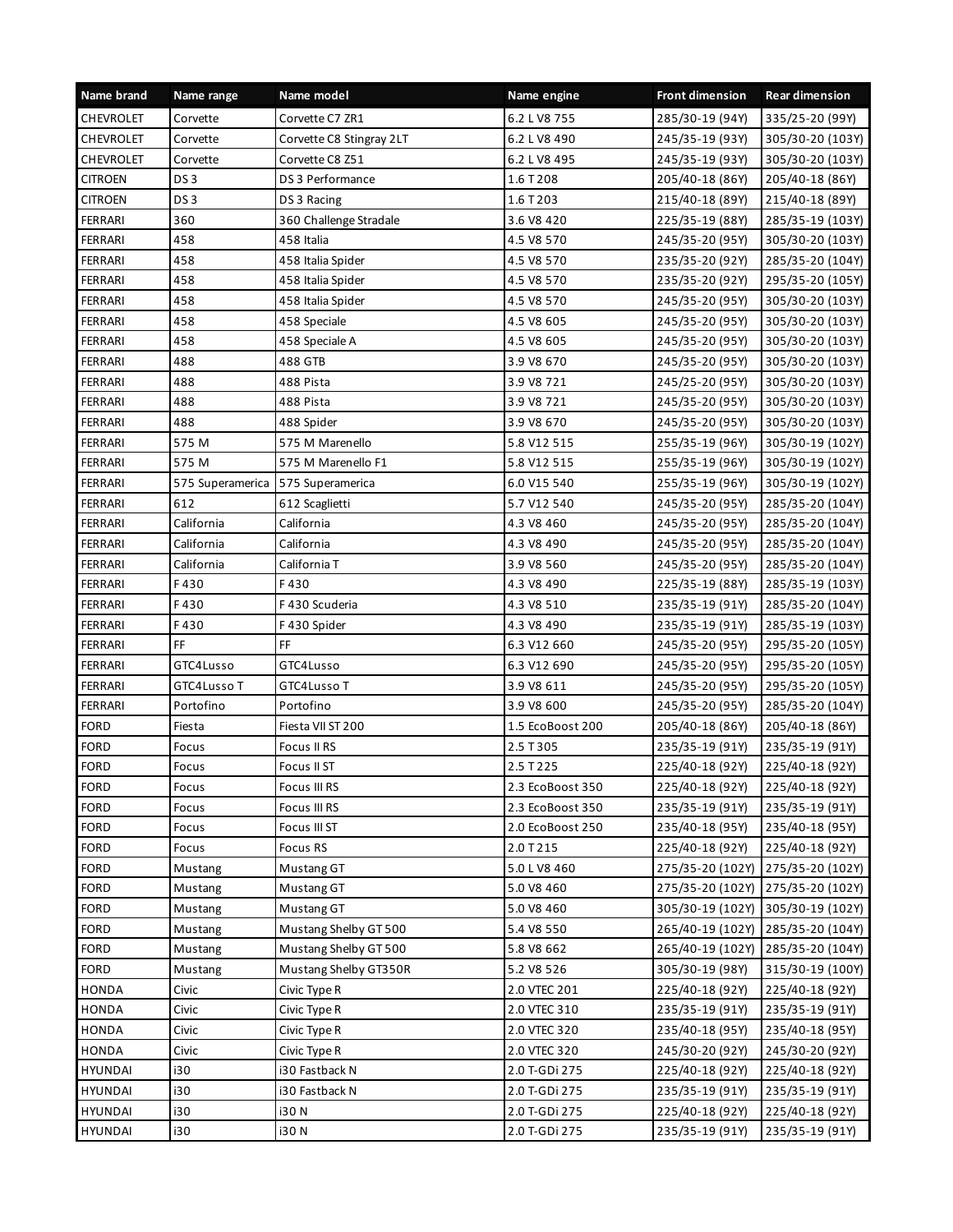| Name brand     | Name range  | Name model                  | Name engine         | <b>Front dimension</b> | <b>Rear dimension</b> |
|----------------|-------------|-----------------------------|---------------------|------------------------|-----------------------|
| <b>JAGUAR</b>  | F-Type      | F-Type                      | 3.0 V6 340          | 245/40-19 (97Y)        | 295/30-20 (101Y)      |
| JAGUAR         | F-Type      | F-Type                      | 3.0 V6 400          | 245/40-19 (97Y)        | 295/30-20 (101Y)      |
| <b>JAGUAR</b>  | F-Type      | F-Type AWD                  | 3.0 V6 400          | 245/40-19 (97Y)        | 295/30-20 (101Y)      |
| <b>JAGUAR</b>  | F-Type      | F-Type Coupe                | 2.0 L 300           | 245/40-19 (97Y)        | 295/30-20 (101Y)      |
| <b>JAGUAR</b>  | F-Type      | F-Type Coupe                | 3.0 V6 340          | 245/40-19 (97Y)        | 295/30-20 (101Y)      |
| <b>JAGUAR</b>  | F-Type      | F-Type Coupe                | 3.0 V6 400          | 245/40-19 (97Y)        | 295/30-20 (101Y)      |
| <b>JAGUAR</b>  | F-Type      | F-Type Coupe AWD            | 3.0 V6 400          | 245/40-19 (97Y)        | 295/30-20 (101Y)      |
| <b>JAGUAR</b>  | F-Type      | F-Type Coupe R              | 5.0 V8 551          | 245/40-19 (97Y)        | 295/30-20 (101Y)      |
| <b>JAGUAR</b>  | F-Type      | F-Type Coupe R AWD          | 5.0 V8 551          | 245/40-19 (97Y)        | 295/30-20 (101Y)      |
| JAGUAR         | F-Type      | F-Type Coupe S              | 3.0 V6 380          | 245/40-19 (97Y)        | 295/30-20 (101Y)      |
| <b>JAGUAR</b>  | F-Type      | F-Type Coupe S AWD          | 3.0 V6 380          | 245/40-19 (97Y)        | 295/30-20 (101Y)      |
| <b>JAGUAR</b>  | F-Type      | F-Type R                    | 5.0 V8 551          | 245/40-19 (97Y)        | 295/30-20 (101Y)      |
| JAGUAR         | F-Type      | F-Type R AWD                | 5.0 V8 551          | 245/40-19 (97Y)        | 295/30-20 (101Y)      |
| <b>JAGUAR</b>  | F-Type      | F-Type S                    | 3.0 V6 380          | 245/40-19 (97Y)        | 295/30-20 (101Y)      |
| <b>JAGUAR</b>  | F-Type      | F-Type S                    | 5.0 V8 495          | 245/40-19 (97Y)        | 295/30-20 (101Y)      |
| JAGUAR         | F-Type      | F-Type S AWD                | 3.0 V6 380          | 245/40-19 (97Y)        | 295/30-20 (101Y)      |
| <b>JAGUAR</b>  | F-Type      | F-Type SVR                  | 5.0 V8 575          | 265/35-20 (99Y)        | 305/30-20 (103Y)      |
| <b>KTM</b>     | X-Bow       | X-Bow                       | 2.0 TFSI 240        | 215/45-17 (91Y)        | 235/40-18 (95Y)       |
| <b>KTM</b>     | X-Bow       | X-Bow GT                    | 2.0 TFSI 285        | 215/45-17 (91Y)        | 235/40-18 (95Y)       |
| <b>KTM</b>     | X-Bow       | X-Bow GT                    | 2.0 TFSI 300        | 215/45-17 (91Y)        | 235/40-18 (95Y)       |
| <b>KTM</b>     | X-Bow       | X-Bow R                     | 2.0 TFSI 300        | 215/45-17 (91Y)        | 235/40-18 (95Y)       |
| LAMBORGHINI    | Gallardo    | LP 560-2                    | 5.2 V10 560         | 235/35-19 (91Y)        | 295/30-19 (100Y)      |
| LAMBORGHINI    | Gallardo    | LP 560-2 Spyder             | 5.2 V10 560         | 235/35-19 (91Y)        | 295/30-19 (100Y)      |
| LAMBORGHINI    | Gallardo    | LP 560-4                    | 5.2 V10 560         | 235/35-19 (91Y)        | 295/30-19 (100Y)      |
| LAMBORGHINI    | Gallardo    | LP 560-4 Spyder             | 5.2 V10 560         | 235/35-19 (91Y)        | 295/30-19 (100Y)      |
| LAMBORGHINI    | Gallardo    | LP 570-4 Spyder Performante | 5.2 V10 570         | 235/35-19 (91Y)        | 295/30-19 (100Y)      |
| LAMBORGHINI    | Gallardo    | LP 570-4 Superleggera       | 5.2 V10 570         | 235/35-19 (91Y)        | 295/30-19 (100Y)      |
| LAMBORGHINI    | Huracan     | Huracan LP580-2             | 5.2 V10 580         | 245/30-20 (92Y)        | 305/30-20 (103Y)      |
| LAMBORGHINI    | Huracan     | Huracan LP610-4             | 5.2 V10 611         | 245/30-20 (92Y)        | 305/30-20 (103Y)      |
| LAMBORGHINI    | Huracan     | Huracan Performante         | 5.2 V10 640         | 245/30-20 (92Y)        | 305/30-20 (103Y)      |
| LAMBORGHINI    | Huracan     | Huracan Performante LP640-4 | 5.2 V10 640         | 245/30-20 (92Y)        | 305/30-20 (103Y)      |
| LAMBORGHINI    | Huracan     | Huracan Spyder LP610-4      | 5.2 V10 611         | 245/30-20 (92Y)        | 305/30-20 (103Y)      |
| LEXUS          | IS          | IS 200                      | 2.0 L 155           | 215/45-17 (91Y)        | 215/45-17 (91Y)       |
| LEXUS          | LFA         | LFA                         | 4.8 V10 560         | 245/40-19 (97Y)        | 305/30-20 (103Y)      |
| LOTUS          | Evora       | Evora                       | 3.5 V6 280          | 225/40-18 (92Y)        | 255/35-19 (96Y)       |
| LOTUS          | Evora       | Evora                       | 3.5 V6 350          | 225/40-18 (92Y)        | 255/35-19 (96Y)       |
| LOTUS          | Evora       | Evora 400                   | 3.5 V6 400          | 235/35-19 (91Y)        | 285/30-20 (99Y)       |
| LOTUS          | Evora       | Evora 410                   | 3.5 V6 410          | 235/35-19 (91Y)        | 285/30-20 (99Y)       |
| LOTUS          | Evora       | Evora GT 410 Sport          | 3.5 V6 416          | 235/35-19 (91Y)        | 285/30-20 (99Y)       |
| LOTUS          | Evora       | Evora GT 430                | 3.5 V6 430          | 245/35-19 (93Y)        | 295/30-20 (101Y)      |
| <b>LOTUS</b>   | Evora       | Evora GT 430 Sport          | 3.5 V6 430          | 235/35-19 (91Y)        | 285/30-20 (99Y)       |
| LOTUS          | Exige       | Exige Cup 380               | 3.5 V6 380          | 215/45-17 (91Y)        | 285/30-18 (97Y)       |
| LOTUS          | Exige       | Exige Cup 430               | 3.5 V6 430          | 215/45-17 (91Y)        | 285/30-18 (97Y)       |
| LOTUS          | Exige       | Exige Sport 380             | 3.5 V6 380          | 215/45-17 (91Y)        | 265/35-18 (97Y)       |
| LOTUS          | Exige       | Exige Sport 410             | 3.5 V6 410          | 215/45-17 (91Y)        | 285/30-18 (97Y)       |
| MASERATI       | GranTurismo | GranTurismo MC              | 4.7L 454            | 245/35-20 (95Y)        | 285/35-20 (104Y)      |
| MASERATI       | GranTurismo | GranTurismo Sport           | 4.7 L 460           | 245/35-20 (95Y)        | 285/35-20 (104Y)      |
| MASERATI       | GranTurismo | GranTurismo Sport           | 4.7L 454            | 245/35-20 (95Y)        | 285/35-20 (104Y)      |
| MAZDA          | RX-8        | $RX-8$                      | 2.6 Wankel 192      | 225/45-18 (95Y)        | 225/45-18 (95Y)       |
| MAZDA          | $RX-8$      | RX-8                        | 2.6 Wankel 231      | 225/45-18 (95Y)        | 225/45-18 (95Y)       |
| <b>MCLAREN</b> | 540C        | 540C Coupe                  | 3.8 V8 Bi-Turbo 540 | 225/35-19 (88Y)        | 285/30-20 (99Y)       |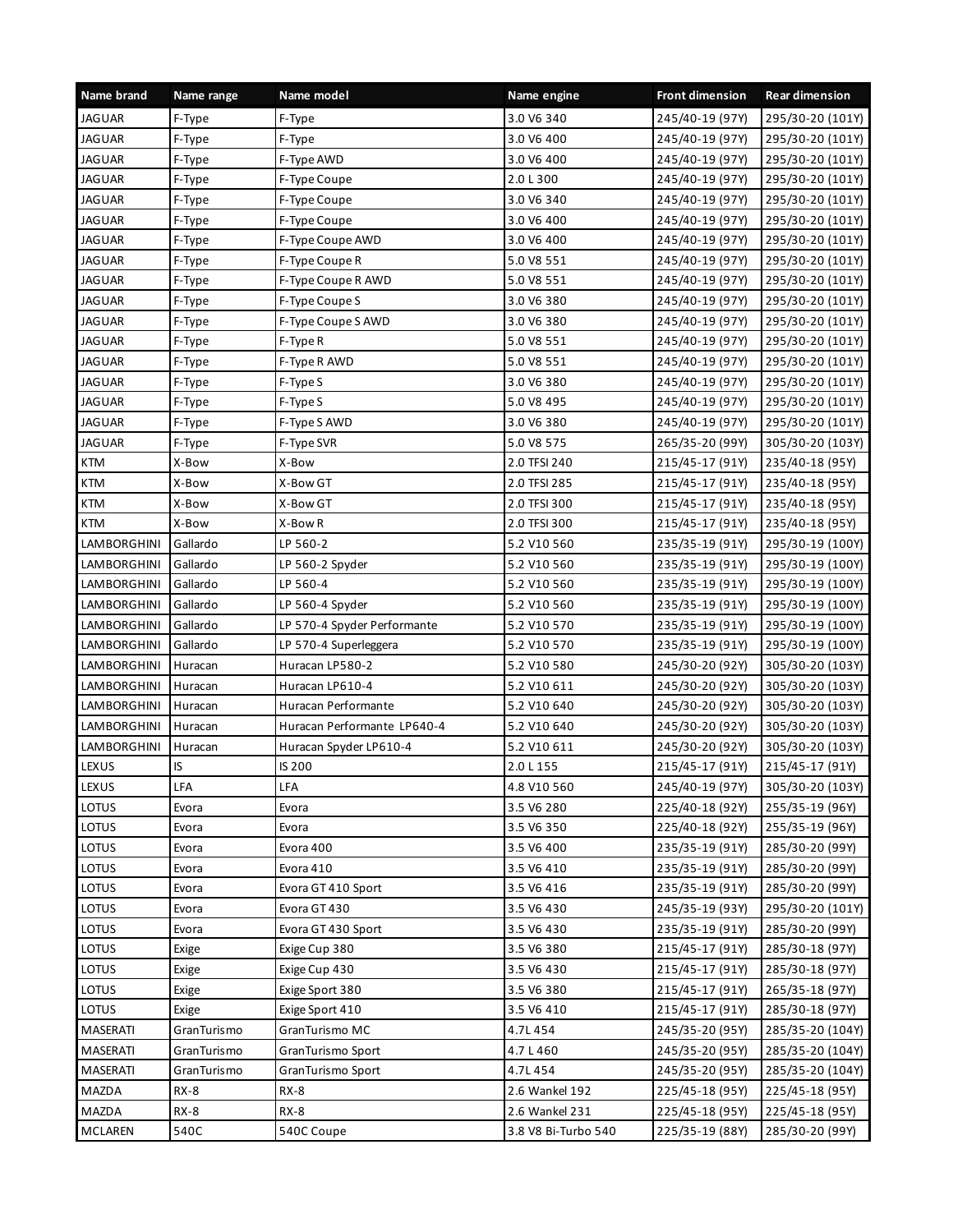| Name brand      | Name range | Name model                          | Name engine         | <b>Front dimension</b> | <b>Rear dimension</b> |
|-----------------|------------|-------------------------------------|---------------------|------------------------|-----------------------|
| <b>MCLAREN</b>  | 570GT      | 570GT Coupe                         | 3.8 V8 Bi-Turbo 570 | 225/35-19 (88Y)        | 285/30-20 (99Y)       |
| <b>MCLAREN</b>  | 570S       | 570S Coupe                          | 3.8 V8 Bi-Turbo 570 | 225/35-19 (88Y)        | 285/30-20 (99Y)       |
| <b>MCLAREN</b>  | 570S       | 570S Spider                         | 3.8 V8 Bi-Turbo 570 | 225/35-19 (88Y)        | 285/30-20 (99Y)       |
| <b>MCLAREN</b>  | 600LT      | 600LT Coupe                         | 3.8 V8 Bi-Turbo 600 | 225/35-19 (88Y)        | 285/35-20 (104Y)      |
| <b>MCLAREN</b>  | 600LT      | 600LT Spider                        | 3.8 V8 Bi-Turbo 600 | 225/35-19 (88Y)        | 285/35-20 (104Y)      |
| <b>MCLAREN</b>  | 650S       | 650S Coupe                          | 3.8 V8 Bi-Turbo 650 | 235/35-19 (91Y)        | 305/30-20 (103Y)      |
| <b>MCLAREN</b>  | 650S       | 650S Spider                         | 3.8 V8 Bi-Turbo 650 | 235/35-19 (91Y)        | 305/30-20 (103Y)      |
| <b>MCLAREN</b>  | 675LT      | 675LT                               | 3.8 V8 Bi-Turbo 675 | 235/35-19 (91Y)        | 305/30-20 (103Y)      |
| <b>MCLAREN</b>  | 675LT      | 675LT Spider                        | 3.8 V8 Bi-Turbo 675 | 235/35-19 (91Y)        | 305/30-20 (103Y)      |
| <b>MCLAREN</b>  | 720S       | 720S                                | 4.0 V8 Bi-Turbo 720 | 245/35-19 (93Y)        | 305/30-20 (103Y)      |
| <b>MCLAREN</b>  | MP4-12C    | MP4-12C                             | 3.8 V8 Bi-Turbo 600 | 235/35-19 (91Y)        | 305/30-20 (103Y)      |
| <b>MCLAREN</b>  | MP4-12C    | MP4-12C                             | 3.8 V8 Bi-Turbo 625 | 235/35-19 (91Y)        | 305/30-20 (103Y)      |
| MCLAREN         | MP4-12C    | MP4-12C Spyder                      | 3.8 V8 Bi-Turbo 600 | 235/35-19 (91Y)        | 305/30-20 (103Y)      |
| <b>MCLAREN</b>  | MP4-12C    | MP4-12C Spyder                      | 3.8 V8 Bi-Turbo 625 | 235/35-19 (91Y)        | 305/30-20 (103Y)      |
| <b>MERCEDES</b> | AMG GT     | AMG GT                              | 4.0 V8 462          | 255/35-19 (96Y)        | 295/30-20 (101Y)      |
| <b>MERCEDES</b> | AMG GT     | AMG GT                              | 4.0 V8 476          | 255/35-19 (96Y)        | 295/30-20 (101Y)      |
| <b>MERCEDES</b> | AMG GT     | AMG GT C                            | 4.0 V8 558          | 265/35-19 (98Y)        | 305/30-20 (103Y)      |
| <b>MERCEDES</b> | AMG GT     | AMG GT C Roadster                   | 4.0 V8 558          | 265/35-19 (98Y)        | 305/30-20 (103Y)      |
| <b>MERCEDES</b> | AMG GT     | AMG GT Roadster                     | 4.0 V8 476          | 255/35-19 (96Y)        | 295/30-20 (101Y)      |
| <b>MERCEDES</b> | AMG GT     | AMG GT S                            | 4.0 V8 510          | 255/35-19 (96Y)        | 295/30-20 (101Y)      |
| <b>MERCEDES</b> | Classe A   | A 180                               | 1.6 T 122           | 225/40-18 (92Y)        | 225/40-18 (92Y)       |
| <b>MERCEDES</b> | Classe A   | A 35 AMG                            | 2.0 L 306           | 235/35-19 (91Y)        | 235/35-19 (91Y)       |
| <b>MERCEDES</b> | Classe A   | A 45 AMG 4 Matic                    | 2.0 T 360           | 235/35-19 (91Y)        | 235/35-19 (91Y)       |
| <b>MERCEDES</b> | Classe A   | A 45 AMG 4 Matic                    | 2.0 T 360           | 235/40-18 (95Y)        | 235/40-18 (95Y)       |
| <b>MERCEDES</b> | Classe A   | A 45 AMG 4 Matic                    | 2.0 T 381           | 235/35-19 (91Y)        | 235/35-19 (91Y)       |
| <b>MERCEDES</b> | Classe A   | A 45 AMG 4 Matic                    | 2.0 T 381           | 235/40-18 (95Y)        | 235/40-18 (95Y)       |
| <b>MERCEDES</b> | Classe A   | A 45 S AMG                          | 2.0 L 422           | 245/35-19 (93Y)        | 245/35-19 (93Y)       |
| <b>MERCEDES</b> | Classe C   | C 43 AMG 4 Matic                    | 3.0 V6 367          | 225/45-18 (95Y)        | 245/40-18 (97Y)       |
| <b>MERCEDES</b> | Classe C   | C 43 AMG 4 Matic                    | 3.0 V6 367          | 225/45-18 (95Y)        | 225/45-18 (95Y)       |
| <b>MERCEDES</b> | Classe C   | C 43 AMG 4 Matic Break              | 3.0 V6 367          | 225/45-18 (95Y)        | 245/40-18 (97Y)       |
| <b>MERCEDES</b> | Classe C   | C 43 AMG 4 Matic Break              | 3.0 V6 367          | 225/45-18 (95Y)        | 225/45-18 (95Y)       |
| <b>MERCEDES</b> | Classe C   | C 43 AMG 4 Matic Cabriolet          | 3.0 V6 367          | 225/45-18 (95Y)        | 245/40-18 (97Y)       |
| <b>MERCEDES</b> | Classe C   | C 43 AMG 4 Matic Cabriolet          | 3.0 V6 367          | 225/45-18 (95Y)        | 225/45-18 (95Y)       |
| <b>MERCEDES</b> | Classe C   | C 43 AMG 4 Matic Coupe              | 3.0 V6 367          | 225/45-18 (95Y)        | 245/40-18 (97Y)       |
| <b>MERCEDES</b> | Classe C   | C 43 AMG 4 Matic Coupe              | 3.0 V6 367          | 225/45-18 (95Y)        | 225/45-18 (95Y)       |
| <b>MERCEDES</b> | Classe C   | C 450 AMG 4Matic                    | 3.0 V6 367          | 225/40-19 (93Y)        | 255/35-19 (96Y)       |
| <b>MERCEDES</b> | Classe C   | C 450 AMG 4 Matic                   | 3.0 V6 367          | 225/45-18 (95Y)        | 245/40-18 (97Y)       |
| <b>MERCEDES</b> | Classe C   | C 450 AMG 4 Matic                   | 3.0 V6 367          | 225/45-18 (95Y)        | 225/45-18 (95Y)       |
| <b>MERCEDES</b> | Classe C   | C 55 AMG                            | 5.4 V8 367          | 225/40-18 (92Y)        | 245/35-18 (105Y)      |
| MERCEDES        | Classe C   | C 63 AMG                            | 6.2 V8 457          | 235/35-19 (91Y)        | 255/30-19 (91Y)       |
| <b>MERCEDES</b> | Classe C   | C 63 AMG Coupe                      | 6.2 V8 457          | 235/35-19 (91Y)        | 255/30-19 (91Y)       |
| <b>MERCEDES</b> | Classe C   | C 63 AMG Coupe                      | 6.2 V8 487          | 235/35-19 (91Y)        | 255/30-19 (91Y)       |
| <b>MERCEDES</b> | Classe C   | C 63 AMG Edition 507                | 6.2 V8 507          | 235/35R19 91Y          | 255/30-19 (91Y)       |
| <b>MERCEDES</b> | Classe C   | C 63 AMG Edition 507 Coupe          | 6.2 V8 507          | 235/35-19 (91Y)        | 255/30-19 (91Y)       |
| MERCEDES        | Classe C   | C 63 AMG S Break                    | 4.0 V8 510          | 245/35-19 (93Y)        | 265/35-19 (98Y)       |
| <b>MERCEDES</b> | Classe CLA | CLA 45 AMG 4 Matic                  | 2.0 T 360           | 235/40-18 (95Y)        | 235/40-18 (95Y)       |
| <b>MERCEDES</b> | Classe CLA | CLA 45 AMG 4 Matic                  | 2.0 T 381           | 235/40-18 (95Y)        | 235/40-18 (95Y)       |
| <b>MERCEDES</b> | Classe CLA | CLA 45 AMG 4 Matic Shooting Brake   | 2.0 T 360           | 235/40-18 (95Y)        | 235/40-18 (95Y)       |
| <b>MERCEDES</b> | Classe CLA | CLA 45 AMG S 4 Matic Shooting Brake | 2.0 T 422           | 255/35-19 (96Y)        | 255/35-19 (96Y)       |
| <b>MERCEDES</b> | Classe CLK | CLK 63 AMG                          | 6.2 V8 481          | 235/35-19 (91Y)        | 265/30-19 (93Y)       |
| <b>MERCEDES</b> | Classe CLK | CLK 63 AMG Cabriolet                | 6.2 V8 481          | 235/35-19 (91Y)        | 265/30-19 (93Y)       |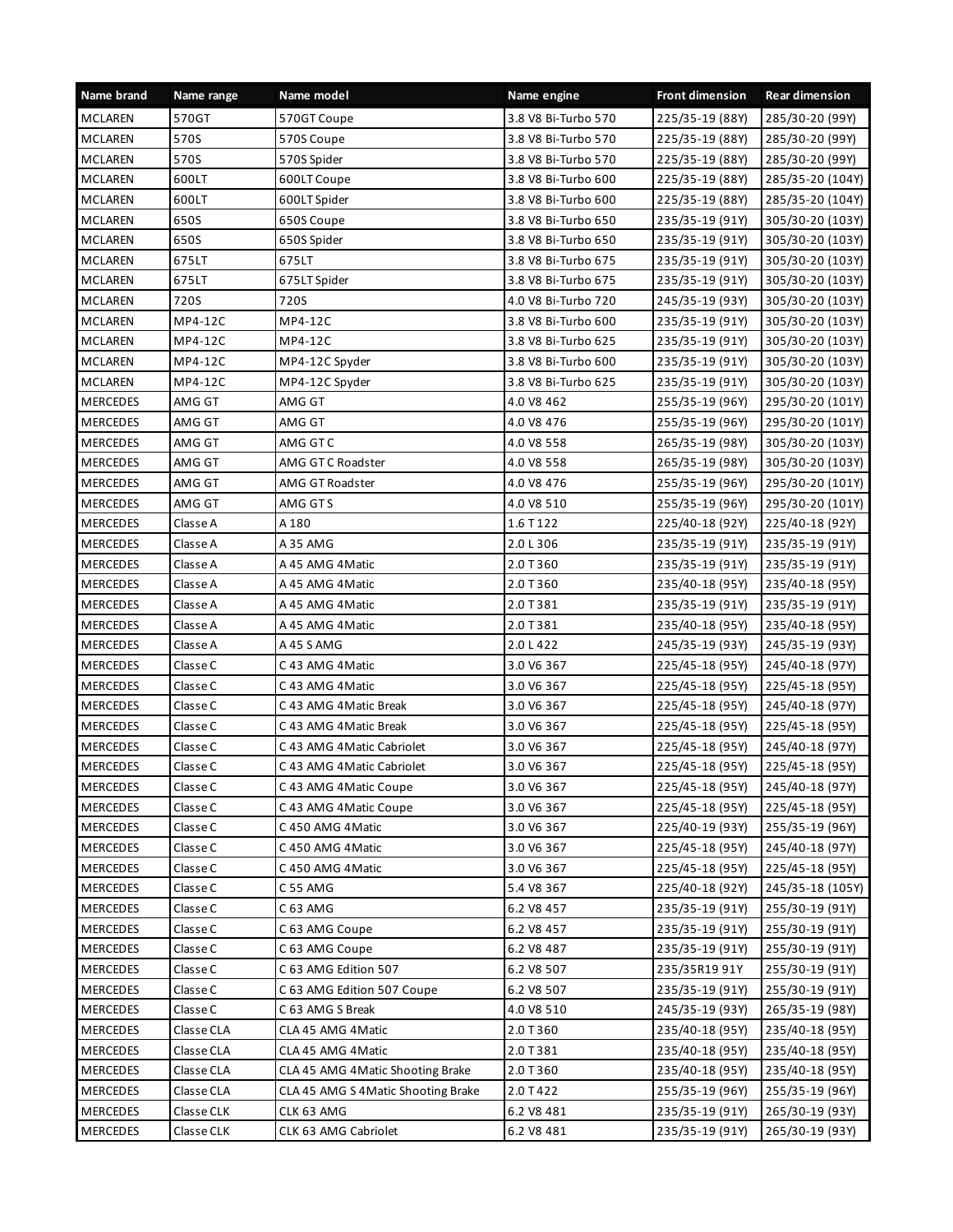| Name brand        | Name range      | Name model                       | Name engine  | <b>Front dimension</b> | <b>Rear dimension</b> |
|-------------------|-----------------|----------------------------------|--------------|------------------------|-----------------------|
| <b>MERCEDES</b>   | Classe E        | E 43 AMG 4 Matic                 | 3.0 V6 401   | 245/40-19 (97Y)        | 275/35-19 (100Y)      |
| <b>MINI</b>       | Mini            | John Cooper Works Cabrio         | 1.6 T 211    | 205/40-18 (86Y)        | 205/40-18 (86Y)       |
| <b>MINI</b>       | Mini            | John Cooper Works Cabrio         | 2.0 L 211    | 205/40-18 (86Y)        | 205/40-18 (86Y)       |
| <b>MINI</b>       | Mini            | Mini Cooper S                    | 1.6 16 5 175 | 205/40-18 (86Y)        | 205/40-18 (86Y)       |
| <b>MINI</b>       | Mini            | Mini Cooper S                    | 1.6 L 184    | 205/40-18 (86Y)        | 205/40-18 (86Y)       |
| <b>MINI</b>       | Mini            | Mini Cooper S                    | 2.0 L 192    | 205/40-18 (86Y)        | 205/40-18 (86Y)       |
| <b>MINI</b>       | Mini            | Mini Cooper S Cabrio             | 1.6 L 184    | 205/40-18 (86Y)        | 205/40-18 (86Y)       |
| <b>MINI</b>       | Mini            | Mini Cooper S Cabrio             | 2.0 L 192    | 205/40-18 (86Y)        | 205/40-18 (86Y)       |
| <b>MINI</b>       | Mini            | Mini Cooper S John Cooper Works  | 1.6 T 211    | 205/40-18 (86Y)        | 205/40-18 (86Y)       |
| <b>MINI</b>       | Mini            | Mini John Cooper Works           | 1.6 T 211    | 205/40-18 (86Y)        | 205/40-18 (86Y)       |
| <b>MINI</b>       | Mini            | Mini John Cooper Works           | 2.0 T 231    | 205/40-18 (86Y)        | 205/40-18 (86Y)       |
| <b>MINI</b>       | Mini            | Mini John Cooper Works Cabrio    | 2.0 T 231    | 205/40-18 (86Y)        | 205/40-18 (86Y)       |
| <b>MINI</b>       | Mini            | Mini John Cooper Works GP        | 1.6 L 217    | 205/40-18 (86Y)        | 205/40-18 (86Y)       |
| <b>MINI</b>       | Mini Clubman    | John Cooper Works Clubman        | 1.6 T 211    | 205/40-18 (86Y)        | 205/40-18 (86Y)       |
| <b>MINI</b>       | Mini Clubman    | John Cooper Works Clubman        | 2.0 T 231    | 225/40-18 (92Y)        | 225/40-18 (92Y)       |
| <b>MINI</b>       | Mini Clubman    | Mini Cooper S Clubman            | 1.6 L 163    | 205/40-18 (86Y)        | 205/40-18 (86Y)       |
| <b>MINI</b>       | Mini Clubman    | Mini Cooper S Clubman            | 1.6 L 184    | 205/40-18 (86Y)        | 205/40-18 (86Y)       |
| <b>MINI</b>       | Mini Countryman | Mini Cooper S Countryman         | 1.6 L 184    | 225/45-18 (95Y)        | 225/45-18 (95Y)       |
| <b>MINI</b>       | Mini Countryman | Mini Cooper S Countryman         | 1.6 L 190    | 225/45-18 (95Y)        | 225/45-18 (95Y)       |
| <b>MINI</b>       | Mini Countryman | Mini Cooper S Countryman AWD     | 1.6 L 184    | 225/45-18 (95Y)        | 225/45-18 (95Y)       |
| <b>MINI</b>       | Mini Countryman | Mini Cooper S Countryman AWD     | 1.6 L 190    | 225/45-18 (95Y)        | 225/45-18 (95Y)       |
| <b>MINI</b>       | Mini Countryman | Mini John Cooper Work Countryman | 1.6 T 218    | 225/45-18 (95Y)        | 225/45-18 (95Y)       |
| <b>MINI</b>       | MINI Coupe      | Mini John Cooper Works Coupe     | 1.6 T 211    | 205/40-18 (86Y)        | 205/40-18 (86Y)       |
| <b>MINI</b>       | Mini Roadster   | Mini Cooper S Roadster           | 1.6 L 184    | 205/40-18 (86Y)        | 205/40-18 (86Y)       |
| <b>MINI</b>       | Mini Roadster   | Mini Cooper S Roadster           | 1.6 T 163    | 205/40-18 (86Y)        | 205/40-18 (86Y)       |
| <b>MINI</b>       | Mini Roadster   | Mini Cooper S Roadster           | 1.6 T 200    | 205/40-18 (86Y)        | 205/40-18 (86Y)       |
| <b>MINI</b>       | Mini Roadster   | Mini John Cooper Works Roadster  | 1.6 T 211    | 205/40-18 (86Y)        | 205/40-18 (86Y)       |
| <b>MINI</b>       | Paceman         | Cooper S Paceman                 | 1.6 L 184    | 225/45-18 (95Y)        | 225/45-18 (95Y)       |
| <b>MINI</b>       | Paceman         | Cooper S Paceman                 | 1.6 L 190    | 225/45-18 (95Y)        | 225/45-18 (95Y)       |
| <b>MINI</b>       | Paceman         | Cooper S Paceman All4            | 1.6 L 184    | 225/45-18 (95Y)        | 225/45-18 (95Y)       |
| <b>MINI</b>       | Paceman         | Cooper S Paceman All4            | 1.6 L 190    | 225/45-18 (95Y)        | 225/45-18 (95Y)       |
| <b>MINI</b>       | Paceman         | John Cooper Works Paceman All4   | 1.6 T 218    | 225/45-18 (95Y)        | 225/45-18 (95Y)       |
| <b>MITSUBISHI</b> | Lancer          | Lancer Evolution V               | 2.0 T 280    | 225/45-17 (94Y)        | 225/45-17 (94Y)       |
| <b>MITSUBISHI</b> | Lancer          | Lancer Evolution VI              | 2.0 T 280    | 225/45-17 (94Y)        | 225/45-17 (94Y)       |
| <b>MITSUBISHI</b> | Lancer          | Lancer Evolution X               | 2.0 T 295    | 245/40-18 (97Y)        | 245/40-18 (97Y)       |
| <b>NISSAN</b>     | 370Z            | 370Z                             | 3.7 V6 328   | 245/40-19 (97Y)        | 275/35-19 (100Y)      |
| <b>NISSAN</b>     | 370Z            | 370Z                             | 3.7 V6 331   | 245/40-19 (97Y)        | 275/35-19 (100Y)      |
| <b>NISSAN</b>     | 370Z            | 370Z Nismo                       | 3.7 V6 344   | 245/40-19 (97Y)        | 285/35-19 (103Y)      |
| NISSAN            | 370Z            | 370Z Roadster                    | 3.7 V6 328   | 245/40-19 (97Y)        | 275/35-19 (100Y)      |
| <b>NISSAN</b>     | GT-R            | GT-R                             | 3.8 V6 485   | 255/40-20 (101Y)       | 285/35-20 (104Y)      |
| <b>NISSAN</b>     | GT-R            | GT-R                             | 3.8 V6 530   | 255/40-20 (101Y)       | 285/35-20 (104Y)      |
| NISSAN            | GT-R            | GT-R                             | 3.8 V6 550   | 255/40-20 (101Y)       | 285/35-20 (104Y)      |
| <b>NISSAN</b>     | GT-R            | GT-R                             | 3.8 V6 570   | 255/40-20 (101Y)       | 285/35-20 (104Y)      |
| <b>NISSAN</b>     | GT-R            | GT-R Nismo                       | 3.8 V6 600   | 255/40-20 (101Y)       | 285/35-20 (104Y)      |
| NISSAN            | Skyline         | Skyline R33 GTR                  | 2.6 L 280    | 265/35-18 (97Y)        | 265/35-18 (97Y)       |
| OPEL              | Astra           | Astra J GTC OPC                  | 2.0 T 280    | 245/35-20 (95Y)        | 245/35-20 (95Y)       |
| OPEL              | Astra           | Astra J OPC                      | 2.0 T 280    | 245/35-20 (95Y)        | 245/35-20 (95Y)       |
| OPEL              | Astra           | Astra J OPC                      | 2.0 T 280    | 245/40-19 (97Y)        | 245/40-19 (97Y)       |
| OPEL              | Corsa           | Corsa E OPC                      | 1.6 T 207    | 215/40-18 (89Y)        | 215/40-18 (89Y)       |
| PEUGEOT           | 208             | 208 GTI                          | 1.6 THP 208  | 205/40-18 (86Y)        | 205/40-18 (86Y)       |
| PEUGEOT           | 208             | 208 GTI 30th                     | 1.6 THP 208  | 205/40-18 (86Y)        | 205/40-18 (86Y)       |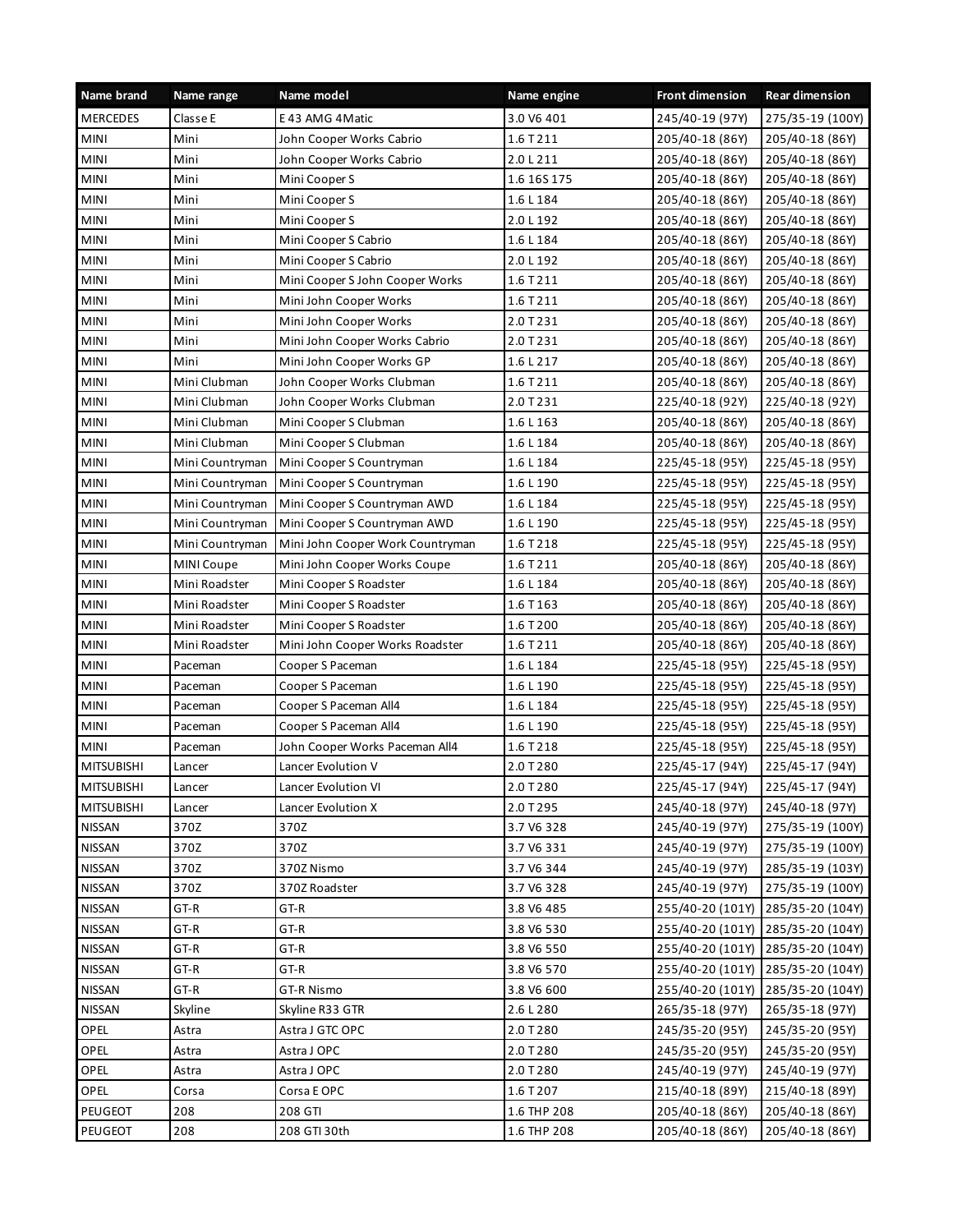| Name brand     | Name range   | Name model                  | Name engine      | <b>Front dimension</b> | <b>Rear dimension</b> |
|----------------|--------------|-----------------------------|------------------|------------------------|-----------------------|
| PEUGEOT        | 308          | 308                         | 1.6 THP 200      | 225/40-18 (92Y)        | 225/40-18 (92Y)       |
| PEUGEOT        | 308          | 308 II GTi                  | 1.6 THP 263      | 225/40-18 (92Y)        | 225/40-18 (92Y)       |
| PEUGEOT        | 308          | 308 II GTi                  | 1.6 THP 270      | 225/40-18 (92Y)        | 225/40-18 (92Y)       |
| PEUGEOT        | 308          | 308 II GTi                  | 1.6 THP 270      | 235/35-19 (91Y)        | 235/35-19 (91Y)       |
| PEUGEOT        | <b>RCZ</b>   | RCZ <sub>R</sub>            | 1.6 THP 270      | 235/40-19 (96Y)        | 235/40-19 (96Y)       |
| PORSCHE        | 911 Type 964 | 911 Carrera 4               | 3.6 L 250        | 205/50-17 (93Y)        | 255/40-17 (98Y)       |
| <b>PORSCHE</b> | 911 Type 964 | 911 Turbo                   | 3.6 Bi-Turbo 360 | 225/40-18 (92Y)        | 265/35-18 (97Y)       |
| <b>PORSCHE</b> | 911 Type 991 | 911 Carrera                 | 3.0 L 370        | 245/35-20 (95Y)        | 305/30-20 (103Y)      |
| <b>PORSCHE</b> | 911 Type 991 | 911 Carrera                 | 3.4 L 350        | 245/35-20 (95Y)        | 295/30-20 (101Y)      |
| <b>PORSCHE</b> | 911 Type 991 | 911 Carrera                 | 3.4 L 350        | 245/35-20 (95Y)        | 305/30-20 (103Y)      |
| PORSCHE        | 911 Type 991 | 911 Carrera 4               | 3.0 L 370        | 245/35-20 (95Y)        | 305/30-20 (103Y)      |
| <b>PORSCHE</b> | 911 Type 991 | 911 Carrera 4               | 3.4 L 350        | 245/35-20 (95Y)        | 305/30-20 (103Y)      |
| <b>PORSCHE</b> | 911 Type 991 | 911 Carrera 4 GTS           | 3.0 L 450        | 245/35-20 (95Y)        | 305/30-20 (103Y)      |
| <b>PORSCHE</b> | 911 Type 991 | 911 Carrera 4 GTS           | 3.8 L 430        | 245/35-20 (95Y)        | 305/30-20 (103Y)      |
| <b>PORSCHE</b> | 911 Type 991 | 911 Carrera 4 GTS Cabriolet | 3.0 L 450        | 245/35-20 (95Y)        | 305/30-20 (103Y)      |
| <b>PORSCHE</b> | 911 Type 991 | 911 Carrera 4 GTS Cabriolet | 3.8 L 430        | 245/35-20 (95Y)        | 295/30-20 (101Y)      |
| PORSCHE        | 911 Type 991 | 911 Carrera 4S              | 3.0 L 420        | 245/35-20 (95Y)        | 305/30-20 (103Y)      |
| <b>PORSCHE</b> | 911 Type 991 | 911 Carrera 4S              | 3.8 L 400        | 245/35-20 (95Y)        | 305/30-20 (103Y)      |
| <b>PORSCHE</b> | 911 Type 991 | 911 Carrera 4S Cabriolet    | 3.0 L 420        | 245/35-20 (95Y)        | 295/30-20 (101Y)      |
| <b>PORSCHE</b> | 911 Type 991 | 911 Carrera 4S Cabriolet    | 3.8 L 400        | 245/35-20 (95Y)        | 305/30-20 (103Y)      |
| <b>PORSCHE</b> | 911 Type 991 | 911 Carrera GTS             | 3.0 L 450        | 245/35-20 (95Y)        | 305/30-20 (103Y)      |
| <b>PORSCHE</b> | 911 Type 991 | 911 Carrera GTS             | 3.8 L 430        | 245/35-20 (95Y)        | 295/30-20 (101Y)      |
| PORSCHE        | 911 Type 991 | 911 Carrera GTS             | 3.8 L 430        | 245/35-20 (95Y)        | 305/30-20 (103Y)      |
| PORSCHE        | 911 Type 991 | 911 Carrera GTS Cabriolet   | 3.0 L 450        | 245/35-20 (95Y)        | 305/30-20 (103Y)      |
| <b>PORSCHE</b> | 911 Type 991 | 911 Carrera GTS Cabriolet   | 3.8 L 430        | 245/35-20 (95Y)        | 295/30-20 (101Y)      |
| <b>PORSCHE</b> | 911 Type 991 | 911 Carrera S               | 3.0 L 420        | 245/35-20 (95Y)        | 305/30-20 (103Y)      |
| <b>PORSCHE</b> | 911 Type 991 | 911 Carrera S               | 3.0 L 450        | 245/35-20 (95Y)        | 295/30-20 (101Y)      |
| <b>PORSCHE</b> | 911 Type 991 | 911 Carrera S               | 3.8 L 400        | 245/35-20 (95Y)        | 295/30-20 (101Y)      |
| PORSCHE        | 911 Type 991 | 911 Carrera S               | 3.8 L 400        | 245/35-20 (95Y)        | 305/30-20 (103Y)      |
| <b>PORSCHE</b> | 911 Type 991 | 911 Carrera S Cabriolet     | 3.0 L 420        | 245/35-20 (95Y)        | 305/30-20 (103Y)      |
| <b>PORSCHE</b> | 911 Type 991 | 911 Carrera S Cabriolet     | 3.0 L 450        | 245/35-20 (95Y)        | 305/30-20 (103Y)      |
| <b>PORSCHE</b> | 911 Type 991 | 911 Carrera S Cabriolet     | 3.8 L 400        | 245/35-20 (95Y)        | 295/30-20 (101Y)      |
| <b>PORSCHE</b> | 911 Type 991 | 911 GT2 RS                  | 3.8 Turbo 700    | 265/35-20 (99Y)        | 325/30-21 (108Y)      |
| PORSCHE        | 911 Type 991 | 911 GT3                     | 3.8 L 475        | 245/35-20 (95Y)        | 305/30-20 (103Y)      |
| PORSCHE        | 911 Type 991 | 911 GT3                     | 4.0 L 500        | 245/35-20 (95Y)        | 305/30-20 (103Y)      |
| PORSCHE        | 911 Type 991 | 911 GT3 RS                  | 4.0 L 500        | 265/35-20 (99Y)        | 325/30-21 (108Y)      |
| <b>PORSCHE</b> | 911 Type 991 | 911 GT3 RS                  | 4.0 L 520        | 265/35-20 (99Y)        | 325/30-21 (108Y)      |
| PORSCHE        | 911 Type 991 | 911R                        | 4.0 L 500        | 245/35-20 (95Y)        | 305/30-20 (103Y)      |
| PORSCHE        | 911 Type 991 | 911 Targa 4 GTS             | 3.8 L 430        | 245/35-20 (95Y)        | 305/30-20 (103Y)      |
| PORSCHE        | 911 Type 991 | 911 Targa 4 GTS             | 3.8 L 450        | 245/35-20 (95Y)        | 305/30-20 (103Y)      |
| PORSCHE        | 911 Type 991 | 911 Targa 4S                | 3.0 L 420        | 245/35-20 (95Y)        | 295/30-20 (101Y)      |
| PORSCHE        | 911 Type 991 | 911 Targa 4S                | 3.0 L 450        | 245/35-20 (95Y)        | 295/30-20 (101Y)      |
| PORSCHE        | 911 Type 991 | 911 Targa 4S                | 3.8 L 400        | 245/35-20 (95Y)        | 305/30-20 (103Y)      |
| PORSCHE        | 911 Type 991 | 911 Targa 4S GTS            | 3.0 L 450        | 245/35-20 (95Y)        | 305/30-20 (103Y)      |
| PORSCHE        | 911 Type 991 | 911 Turbo                   | 3.8 Turbo 520    | 245/35-20 (95Y)        | 305/30-20 (103Y)      |
| PORSCHE        | 911 Type 991 | 911 Turbo                   | 3.8 Turbo 540    | 245/35-20 (95Y)        | 305/30-20 (103Y)      |
| PORSCHE        | 911 Type 991 | 911 Turbo Cabriolet         | 3.8 Turbo 520    | 245/35-20 (95Y)        | 305/30-20 (103Y)      |
| PORSCHE        | 911 Type 991 | 911 Turbo Cabriolet         | 3.8 Turbo 540    | 245/35-20 (95Y)        | 305/30-20 (103Y)      |
| PORSCHE        | 911 Type 991 | 911 Turbo S                 | 3.8 Turbo 560    | 245/35-20 (95Y)        | 305/30-20 (103Y)      |
| PORSCHE        | 911 Type 991 | 911 Turbo S                 | 3.8 Turbo 580    | 245/35-20 (95Y)        | 305/30-20 (103Y)      |
| PORSCHE        | 911 Type 991 | 911 Turbo S                 | 3.8 Turbo 607    | 245/35-20 (95Y)        | 295/30-20 (101Y)      |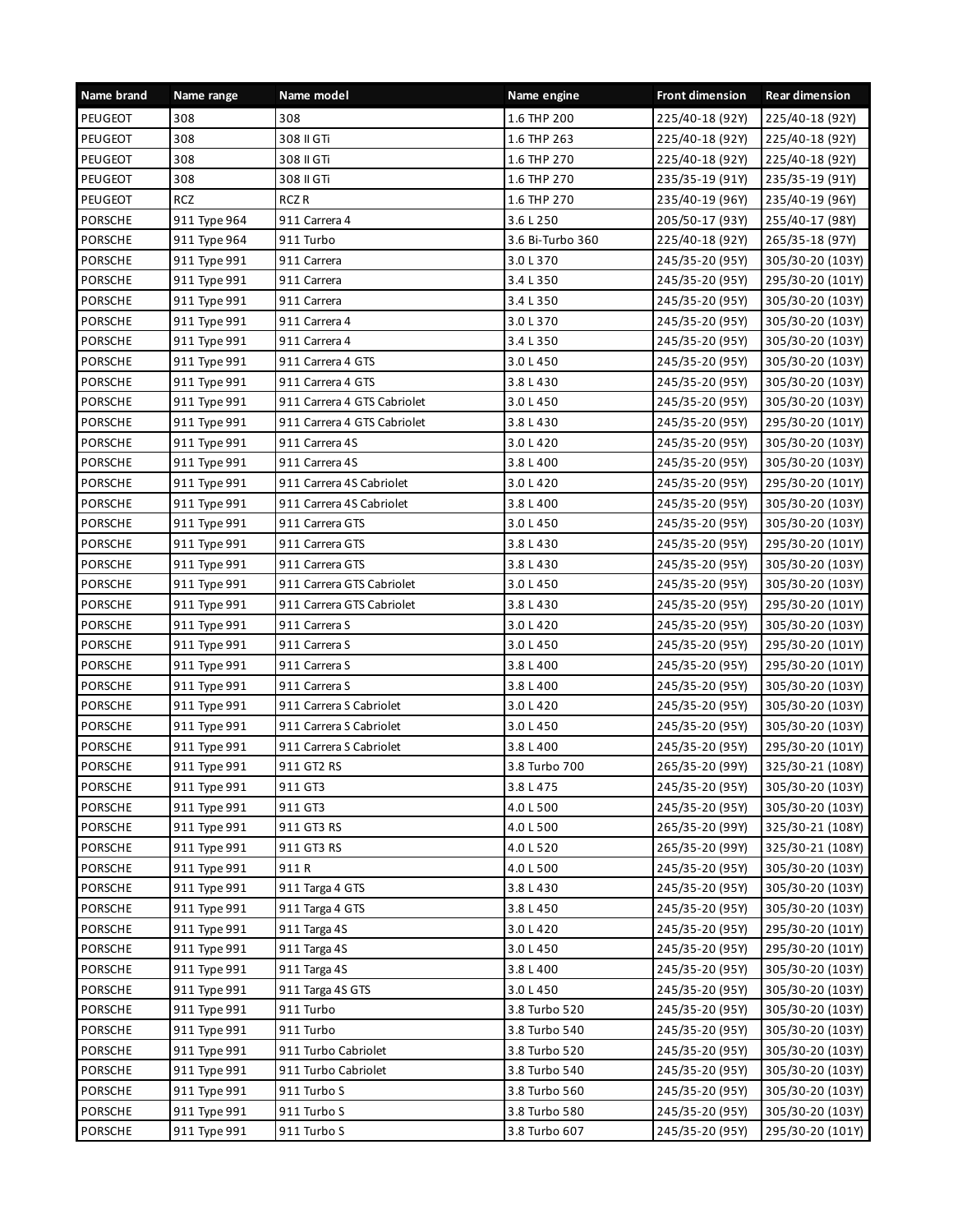| Name brand     | Name range   | Name model                 | Name engine      | <b>Front dimension</b> | <b>Rear dimension</b> |
|----------------|--------------|----------------------------|------------------|------------------------|-----------------------|
| <b>PORSCHE</b> | 911 Type 991 | 911 Turbo S Cabriolet      | 3.8 Turbo 560    | 245/35-20 (95Y)        | 305/30-20 (103Y)      |
| <b>PORSCHE</b> | 911 Type 991 | 911 Turbo S Cabriolet      | 3.8 Turbo 580    | 245/35-20 (95Y)        | 305/30-20 (103Y)      |
| <b>PORSCHE</b> | 911 Type 992 | 911 Carrera 4 S            | 3.0 L 450        | 245/35-20 (95Y)        | 305/30-21 (104Y)      |
| <b>PORSCHE</b> | 911 Type 992 | 911 Carrera S              | 3.0 L 450        | 245/35-20 (95Y)        | 305/30-21 (104Y)      |
| <b>PORSCHE</b> | 911 Type 993 | 911 Carrera                | 3.6 L 285        | 205/50-17 (93Y)        | 255/40-17 (98Y)       |
| <b>PORSCHE</b> | 911 Type 993 | 911 Carrera                | 3.6 L 285        | 225/40-18 (92Y)        | 265/35-18 (97Y)       |
| <b>PORSCHE</b> | 911 Type 993 | 911 Carrera 4              | 3.6 L 272        | 205/50-17 (93Y)        | 255/40-17 (98Y)       |
| <b>PORSCHE</b> | 911 Type 993 | 911 Carrera 4              | 3.6 L 285        | 205/50-17 (93Y)        | 255/40-17 (98Y)       |
| <b>PORSCHE</b> | 911 Type 993 | 911 Carrera 4 Cabriolet    | 3.6 L 272        | 205/50-17 (93Y)        | 255/40-17 (98Y)       |
| <b>PORSCHE</b> | 911 Type 993 | 911 Carrera 4 Cabriolet    | 3.6 L 285        | 205/50-17 (93Y)        | 255/40-17 (98Y)       |
| PORSCHE        | 911 Type 993 | 911 Carrera 4 Targa        | 3.6 L 272        | 205/50-17 (93Y)        | 255/40-17 (98Y)       |
| <b>PORSCHE</b> | 911 Type 993 | 911 Carrera 4 Targa        | 3.6 L 285        | 205/50-17 (93Y)        | 255/40-17 (98Y)       |
| <b>PORSCHE</b> | 911 Type 993 | 911 Carrera 4S             | 3.6 L 285        | 205/50-17 (93Y)        | 255/40-17 (98Y)       |
| <b>PORSCHE</b> | 911 Type 993 | 911 Carrera 4S             | 3.6 L 285        | 225/40-18 (92Y)        | 285/30-18 (97Y)       |
| <b>PORSCHE</b> | 911 Type 993 | 911 Carrera 4S             | 3.7 L 300        | 225/40-18 (92Y)        | 295/30-18 (98Y)       |
| <b>PORSCHE</b> | 911 Type 993 | 911 Carrera 4S             | 3.7 L 300        | 225/40-18 (92Y)        | 285/30-18 (97Y)       |
| PORSCHE        | 911 Type 993 | 911 Carrera 4S Cabriolet   | 3.6 L 285        | 205/50-17 (93Y)        | 255/40-17 (98Y)       |
| <b>PORSCHE</b> | 911 Type 993 | 911 Carrera 4S Cabriolet   | 3.6 L 285        | 225/40-18 (92Y)        | 285/30-18 (97Y)       |
| <b>PORSCHE</b> | 911 Type 993 | 911 Carrera 4S Cabriolet   | 3.7 L 300        | 225/40-18 (92Y)        | 295/30-18 (98Y)       |
| <b>PORSCHE</b> | 911 Type 993 | 911 Carrera 4S Cabriolet   | 3.7 L 300        | 225/40-18 (92Y)        | 285/30-18 (97Y)       |
| PORSCHE        | 911 Type 993 | 911 Carrera Cabriolet      | 3.6 L 285        | 205/50-17 (93Y)        | 255/40-17 (98Y)       |
| PORSCHE        | 911 Type 993 | 911 Carrera RS             | 3.8 L 285        | 205/50-17 (93Y)        | 255/40-17 (98Y)       |
| <b>PORSCHE</b> | 911 Type 993 | 911 Carrera RS             | 3.8 L 300        | 225/40-18 (92Y)        | 265/35-18 (97Y)       |
| PORSCHE        | 911 Type 993 | 911 Carrera RS             | 3.8 L 300        | 225/40-18 (92Y)        | 285/30-18 (97Y)       |
| <b>PORSCHE</b> | 911 Type 993 | 911 Carrera RSR            | 3.8 L 300        | 225/40-18 (92Y)        | 265/35-18 (97Y)       |
| <b>PORSCHE</b> | 911 Type 993 | 911 Carrera S              | 3.6 L 285        | 205/50-17 (93Y)        | 255/40-17 (98Y)       |
| <b>PORSCHE</b> | 911 Type 993 | 911 Carrera S              | 3.6 L 285        | 225/40-18 (92Y)        | 285/30-18 (97Y)       |
| PORSCHE        | 911 Type 993 | 911 Carrera Targa          | 3.6 L 285        | 205/50-17 (93Y)        | 255/40-17 (98Y)       |
| <b>PORSCHE</b> | 911 Type 993 | 911 Carrera Targa          | 3.6 L 285        | 225/40-18 (92Y)        | 265/35-18 (97Y)       |
| <b>PORSCHE</b> | 911 Type 993 | 911 Targa                  | 3.6 L 285        | 225/40-18 (92Y)        | 285/30-18 (97Y)       |
| <b>PORSCHE</b> | 911 Type 993 | 911 Targa                  | 3.6 L 320        | 205/50-17 (93Y)        | 255/40-17 (98Y)       |
| <b>PORSCHE</b> | 911 Type 993 | 911 Turbo                  | 3.6 Bi-Turbo 408 | 225/40-18 (92Y)        | 295/30-18 (98Y)       |
| <b>PORSCHE</b> | 911 Type 993 | 911 Turbo                  | 3.6 Bi-Turbo 408 | 225/40-18 (92Y)        | 285/30-18 (97Y)       |
| PORSCHE        | 911 Type 993 | 911 Turbo                  | 3.6 Bi-Turbo 430 | 225/40-18 (92Y)        | 295/30-18 (98Y)       |
| PORSCHE        | 911 Type 993 | 911 Turbo                  | 3.6 Bi-Turbo 430 | 225/40-18 (92Y)        | 285/30-18 (97Y)       |
| PORSCHE        | 911 Type 993 | 911 Turbo S                | 3.6 Bi-Turbo 450 | 225/40-18 (92Y)        | 295/30-18 (98Y)       |
| PORSCHE        | 911 Type 993 | 911 Turbo S                | 3.6 Bi-Turbo 450 | 225/40-18 (92Y)        | 285/30-18 (97Y)       |
| PORSCHE        | 911 Type 993 | 911 Turbo S Cabriolet      | 3.6 Bi-Turbo 450 | 225/40-18 (92Y)        | 295/30-18 (98Y)       |
| PORSCHE        | 911 Type 993 | 911 Turbo S Cabriolet      | 3.6 Bi-Turbo 450 | 225/40-18 (92Y)        | 285/30-18 (97Y)       |
| PORSCHE        | 911 Type 996 | 911 Carrera                | 3.4 L 300        | 205/50-17 (93Y)        | 255/40-17 (98Y)       |
| PORSCHE        | 911 Type 996 | 911 Carrera                | 3.4 L 300        | 225/40-18 (92Y)        | 285/30-18 (97Y)       |
| PORSCHE        | 911 Type 996 | 911 Carrera                | 3.4 L 320        | 225/40-18 (92Y)        | 285/30-18 (97Y)       |
| PORSCHE        | 911 Type 996 | 911 Carrera                | 3.6 L 320        | 205/50-17 (93Y)        | 255/40-17 (98Y)       |
| PORSCHE        | 911 Type 996 | 911 Carrera - 40 ans 911   | 3.6 L 345        | 205/50-17 (93Y)        | 255/40-17 (98Y)       |
| PORSCHE        | 911 Type 996 | 911 Carrera - 40 ans 911   | 3.6 L 345        | 225/40-18 (92Y)        | 285/30-18 (97Y)       |
| PORSCHE        | 911 Type 996 | 911 Carrera 4              | 3.4 L 300        | 205/50-17 (93Y)        | 255/40-17 (98Y)       |
| PORSCHE        | 911 Type 996 | 911 Carrera 4              | 3.4 L 300        | 225/40-18 (92Y)        | 285/30-18 (97Y)       |
| PORSCHE        | 911 Type 996 | 911 Carrera 4              | 3.6 L 320        | 205/50-17 (93Y)        | 255/40-17 (98Y)       |
| PORSCHE        | 911 Type 996 | 911 Carrera 4 - 40 ans 911 | 3.6 L 345        | 205/50-17 (93Y)        | 255/40-17 (98Y)       |
| PORSCHE        | 911 Type 996 | 911 Carrera 4 - 40 ans 911 | 3.6 L 345        | 225/40-18 (92Y)        | 285/30-18 (97Y)       |
| PORSCHE        | 911 Type 996 | 911 Carrera 4 Cabriolet    | 3.4 L 300        | 205/50-17 (93Y)        | 255/40-17 (98Y)       |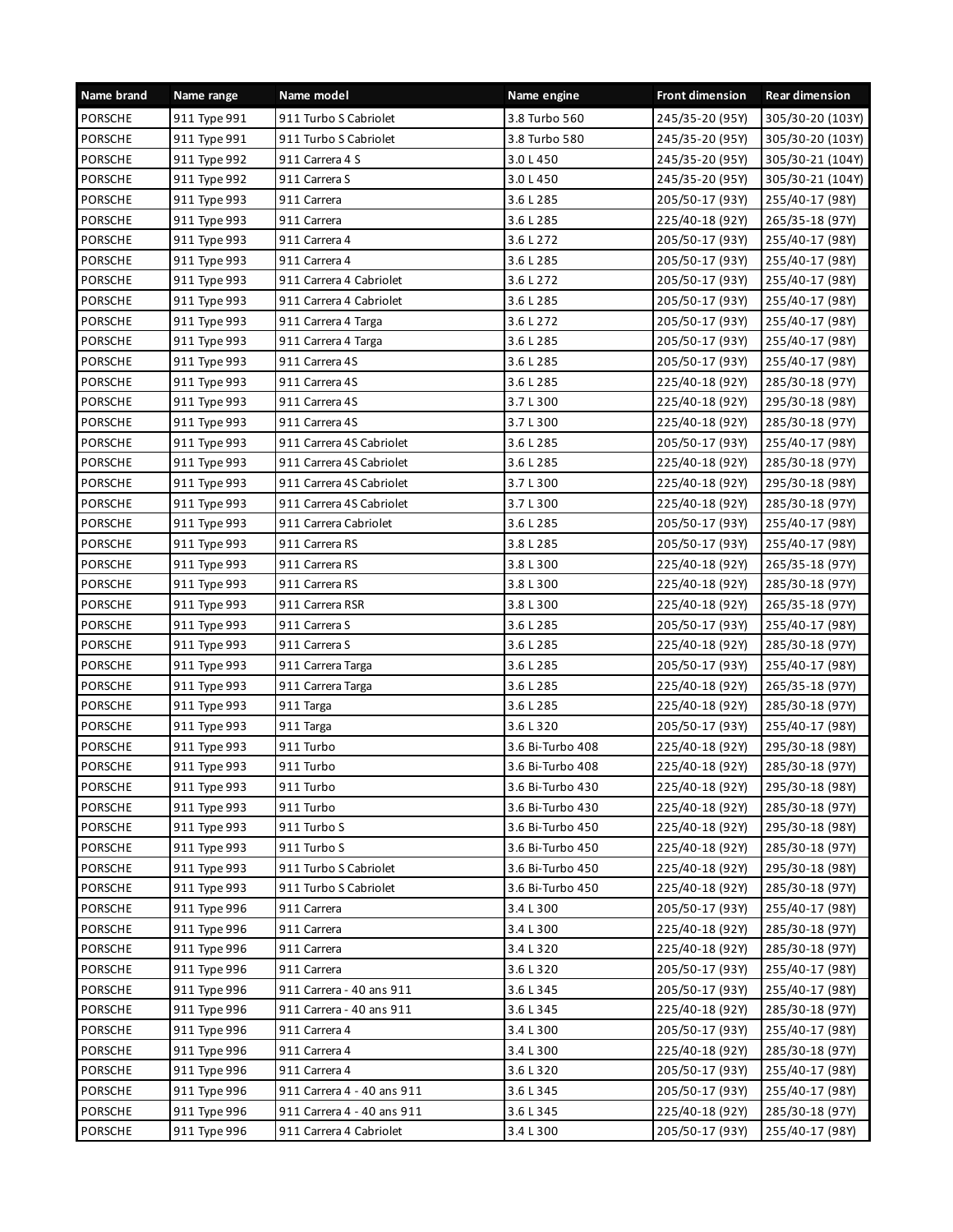| Name brand     | Name range   | Name model                         | Name engine      | <b>Front dimension</b> | <b>Rear dimension</b> |
|----------------|--------------|------------------------------------|------------------|------------------------|-----------------------|
| <b>PORSCHE</b> | 911 Type 996 | 911 Carrera 4 Cabriolet            | 3.4 L 300        | 225/40-18 (92Y)        | 285/30-18 (97Y)       |
| <b>PORSCHE</b> | 911 Type 996 | 911 Carrera 4 Cabriolet            | 3.6 L 320        | 205/50-17 (93Y)        | 255/40-17 (98Y)       |
| <b>PORSCHE</b> | 911 Type 996 | 911 Carrera 4 Cabriolet            | 3.6 L 320        | 225/40-18 (92Y)        | 285/30-18 (97Y)       |
| <b>PORSCHE</b> | 911 Type 996 | 911 Carrera 4 Targa                | 3.4 L 300        | 205/50-17 (93Y)        | 255/40-17 (98Y)       |
| <b>PORSCHE</b> | 911 Type 996 | 911 Carrera 4 Targa                | 3.4 L 300        | 225/40-18 (92Y)        | 285/30-18 (97Y)       |
| PORSCHE        | 911 Type 996 | 911 Carrera 4 Targa                | 3.6 L 320        | 205/50-17 (93Y)        | 255/40-17 (98Y)       |
| <b>PORSCHE</b> | 911 Type 996 | 911 Carrera 4 Targa                | 3.6 L 320        | 225/40-18 (92Y)        | 285/30-18 (97Y)       |
| <b>PORSCHE</b> | 911 Type 996 | 911 Carrera 4S                     | 3.6 L 320        | 225/40-18 (92Y)        | 295/30-18 (98Y)       |
| PORSCHE        | 911 Type 996 | 911 Carrera 4S Cabriolet           | 3.6 L 320        | 225/40-18 (92Y)        | 295/30-18 (98Y)       |
| <b>PORSCHE</b> | 911 Type 996 | 911 Carrera Cabriolet              | 3.4 L 300        | 205/50-17 (93Y)        | 255/40-17 (98Y)       |
| PORSCHE        | 911 Type 996 | 911 Carrera Cabriolet              | 3.4 L 300        | 225/40-18 (92Y)        | 285/30-18 (97Y)       |
| PORSCHE        | 911 Type 996 | 911 Carrera Cabriolet              | 3.6 L 320        | 205/50-17 (93Y)        | 255/40-17 (98Y)       |
| <b>PORSCHE</b> | 911 Type 996 | 911 Carrera Cabriolet              | 3.6 L 320        | 225/40-18 (92Y)        | 285/30-18 (97Y)       |
| <b>PORSCHE</b> | 911 Type 996 | 911 Carrera Cabriolet - 40 ans 911 | 3.6 L 345        | 205/50-17 (93Y)        | 255/40-17 (98Y)       |
| <b>PORSCHE</b> | 911 Type 996 | 911 Carrera Cabriolet - 40 ans 911 | 3.6 L 345        | 225/40-18 (92Y)        | 285/30-18 (97Y)       |
| <b>PORSCHE</b> | 911 Type 996 | 911 Carrera Targa                  | 3.4 L 300        | 205/50-17 (93Y)        | 255/40-17 (98Y)       |
| PORSCHE        | 911 Type 996 | 911 Carrera Targa                  | 3.4 L 300        | 225/40-18 (92Y)        | 285/30-18 (97Y)       |
| <b>PORSCHE</b> | 911 Type 996 | 911 Carrera Targa                  | 3.6 L 320        | 205/50-17 (93Y)        | 255/40-17 (98Y)       |
| <b>PORSCHE</b> | 911 Type 996 | 911 Carrera Targa                  | 3.6 L 320        | 225/40-18 (92Y)        | 285/30-18 (97Y)       |
| <b>PORSCHE</b> | 911 Type 996 | 911 GT3                            | 3.6 L 360        | 225/40-18 (92Y)        | 285/30-18 (97Y)       |
| PORSCHE        | 911 Type 996 | 911 GT3                            | 3.6 L 381        | 235/40-18 (95Y)        | 295/30-18 (98Y)       |
| PORSCHE        | 911 Type 996 | 911 GT3 RS                         | 3.6 L 381        | 235/40-18 (95Y)        | 295/30-18 (98Y)       |
| <b>PORSCHE</b> | 911 Type 996 | 911 Targa                          | 3.6 L 320        | 205/50-17 (93Y)        | 255/40-17 (98Y)       |
| PORSCHE        | 911 Type 996 | 911 Targa                          | 3.6 L 320        | 225/40-18 (92Y)        | 285/30-18 (97Y)       |
| <b>PORSCHE</b> | 911 Type 996 | 911 Turbo                          | 3.6 Bi-Turbo 420 | 225/40-18 (92Y)        | 295/30-18 (98Y)       |
| <b>PORSCHE</b> | 911 Type 996 | 911 Turbo S                        | 3.6 Bi-Turbo 450 | 225/40-18 (92Y)        | 295/30-18 (98Y)       |
| <b>PORSCHE</b> | 911 Type 996 | 911 Turbo S Cabriolet              | 3.6 Bi-Turbo 450 | 225/40-18 (92Y)        | 295/30-18 (98Y)       |
| PORSCHE        | 911 Type 997 | 911 Carrera                        | 3.6 L 345        | 235/35-19 (91Y)        | 295/30-19 (100Y)      |
| <b>PORSCHE</b> | 911 Type 997 | 911 Carrera                        | 3.6 L 345        | 235/35-19 (91Y)        | 305/30-19 (102Y)      |
| <b>PORSCHE</b> | 911 Type 997 | 911 Carrera 4                      | 3.6 L 325        | 235/35-19 (91Y)        | 305/30-19 (102Y)      |
| <b>PORSCHE</b> | 911 Type 997 | 911 Carrera 4                      | 3.6 L 345        | 235/35-19 (91Y)        | 305/30-19 (102Y)      |
| <b>PORSCHE</b> | 911 Type 997 | 911 Carrera 4 Cabriolet            | 3.6 L 345        | 235/35-19 (91Y)        | 305/30-19 (102Y)      |
| <b>PORSCHE</b> | 911 Type 997 | 911 Carrera 4S                     | 3.8 L 355        | 235/35-19 (91Y)        | 305/30-19 (102Y)      |
| PORSCHE        | 911 Type 997 | 911 Carrera 4S                     | 3.8 L 381        | 235/35-19 (91Y)        | 305/30-19 (102Y)      |
| PORSCHE        | 911 Type 997 | 911 Carrera 4S                     | 3.8 L 385        | 235/35-19 (91Y)        | 305/30-19 (102Y)      |
| PORSCHE        | 911 Type 997 | 911 Carrera 4S Cabriolet           | 3.8 L 355        | 235/35-19 (91Y)        | 305/30-19 (102Y)      |
| PORSCHE        | 911 Type 997 | 911 Carrera 4S Cabriolet           | 3.8 L 385        | 235/35-19 (91Y)        | 305/30-19 (102Y)      |
| PORSCHE        | 911 Type 997 | 911 Carrera Cabriolet              | 3.6 L 325        | 235/35-19 (91Y)        | 295/30-19 (100Y)      |
| PORSCHE        | 911 Type 997 | 911 Carrera Cabriolet              | 3.6 L 345        | 235/35-19 (91Y)        | 305/30-19 (102Y)      |
| PORSCHE        | 911 Type 997 | 911 Carrera GTS                    | 3.8 L 408        | 235/35-19 (91Y)        | 305/30-19 (102Y)      |
| PORSCHE        | 911 Type 997 | 911 Carrera GTS Cabriolet          | 3.8 L 408        | 235/35-19 (91Y)        | 305/30-19 (102Y)      |
| PORSCHE        | 911 Type 997 | 911 Carrera S                      | 3.8 L 355        | 235/35-19 (91Y)        | 305/30-19 (102Y)      |
| PORSCHE        | 911 Type 997 | 911 Carrera S                      | 3.8 L 381        | 235/35-19 (91Y)        | 305/30-19 (102Y)      |
| PORSCHE        | 911 Type 997 | 911 Carrera S                      | 3.8 L 385        | 235/35-19 (91Y)        | 305/30-19 (102Y)      |
| PORSCHE        | 911 Type 997 | 911 Carrera S                      | 3.8 L 385        | 235/35-19 (91Y)        | 295/30-19 (100Y)      |
| PORSCHE        | 911 Type 997 | 911 Carrera S Cabriolet            | 3.8 L 385        | 235/35-19 (91Y)        | 305/30-19 (102Y)      |
| PORSCHE        | 911 Type 997 | 911 Carrera Targa                  | 3.6 L 325        | 235/35-19 (91Y)        | 295/30-19 (100Y)      |
| PORSCHE        | 911 Type 997 | 911 Carrera Targa                  | 3.6 L 345        | 235/35-19 (91Y)        | 305/30-19 (102Y)      |
| PORSCHE        | 911 Type 997 | 911 Carrera Targa 4                | 3.6 L 345        | 235/35-19 (91Y)        | 305/30-19 (102Y)      |
| PORSCHE        | 911 Type 997 | 911 Carrera Targa 4 S              | 3.8 L 385        | 235/35-19 (91Y)        | 305/30-19 (102Y)      |
| PORSCHE        | 911 Type 997 | 911 GT2                            | 3.6 Bi-Turbo 530 | 235/35-19 (91Y)        | 325/30-19 (105Y)      |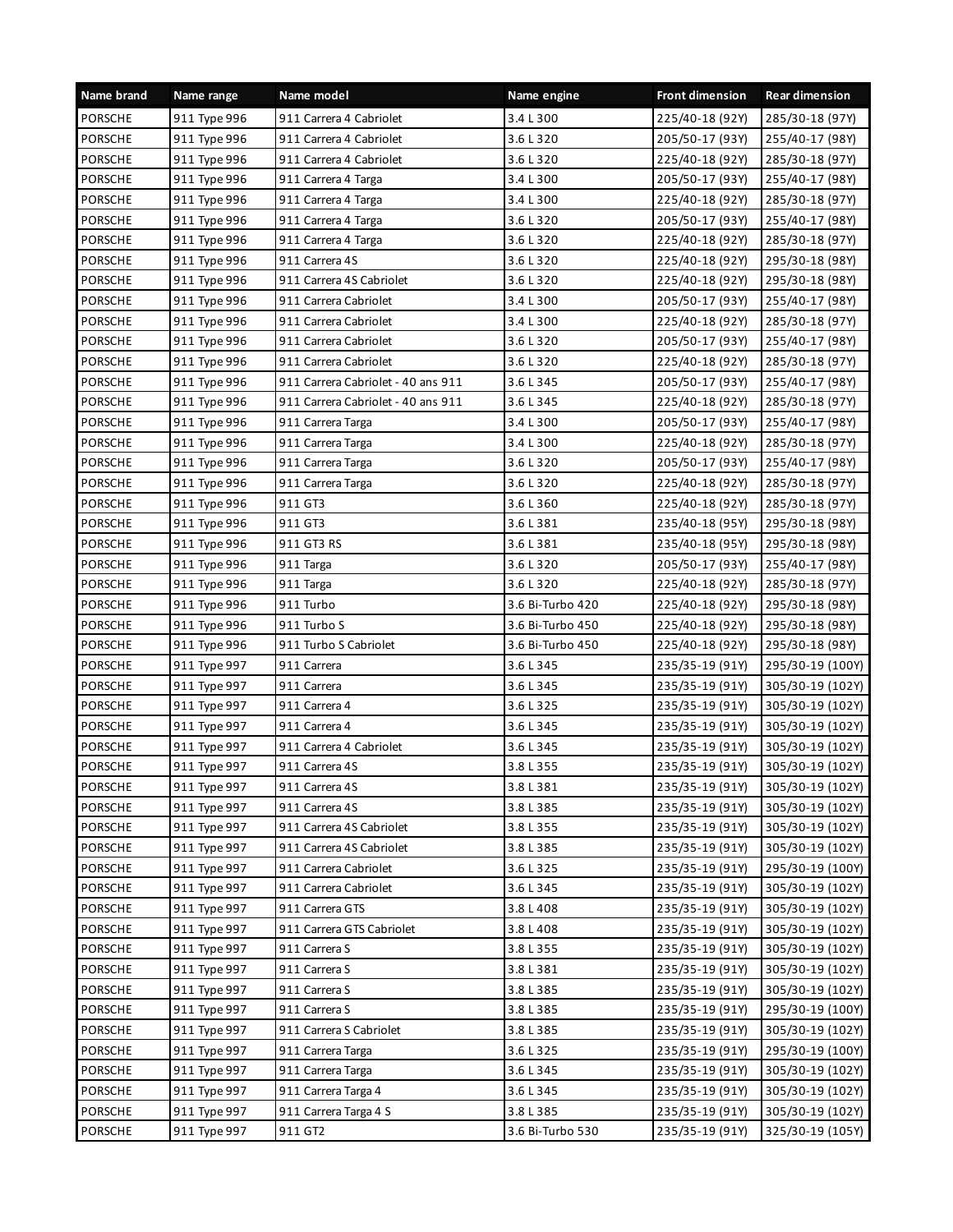| Name brand     | Name range       | Name model            | Name engine       | <b>Front dimension</b> | <b>Rear dimension</b> |
|----------------|------------------|-----------------------|-------------------|------------------------|-----------------------|
| <b>PORSCHE</b> | 911 Type 997     | 911 GT2 RS            | 3.6 Bi-Turbo 620  | 245/35-19 (93Y)        | 325/30-19 (105Y)      |
| <b>PORSCHE</b> | 911 Type 997     | 911 GT2 RS            | 3.6 Bi-Turbo 620  | 245/35-20 (95Y)        | 325/30-19 (105Y)      |
| <b>PORSCHE</b> | 911 Type 997     | 911 GT3               | 3.6 L 415         | 235/35-19 (91Y)        | 305/30-19 (102Y)      |
| <b>PORSCHE</b> | 911 Type 997     | 911 GT3               | 3.8 L 435         | 235/35-19 (91Y)        | 305/30-19 (102Y)      |
| PORSCHE        | 911 Type 997     | 911 GT3 RS            | 3.6 L 415         | 235/35-19 (91Y)        | 305/30-19 (102Y)      |
| PORSCHE        | 911 Type 997     | 911 GT3 RS            | 3.8 L 450         | 245/35-19 (93Y)        | 325/30-19 (105Y)      |
| <b>PORSCHE</b> | 911 Type 997     | 911 GT3 RS            | 3.8 L 450         | 245/35-20 (95Y)        | 325/30-19 (107Y)      |
| <b>PORSCHE</b> | 911 Type 997     | 911 GT3 RS            | 3.8 L 450         | 245/35-20 (95Y)        | 325/30-19 (105Y)      |
| PORSCHE        | 911 Type 997     | 911 GT3 RS 4.0        | 4.0 L 500         | 245/35-19 (93Y)        | 325/30-19 (105Y)      |
| <b>PORSCHE</b> | 911 Type 997     | 911 GT3 RS 4.0        | 4.0 L 500         | 245/35-20 (95Y)        | 325/30-19 (107Y)      |
| PORSCHE        | 911 Type 997     | 911 GT3 RS 4.0        | 4.0 L 500         | 245/35-20 (95Y)        | 325/30-19 (105Y)      |
| PORSCHE        | 911 Type 997     | 911 Speedster         | 3.8 L 408         | 235/35-19 (91Y)        | 305/30-19 (102Y)      |
| <b>PORSCHE</b> | 911 Type 997     | 911 Targa 4S          | 3.8 L 355         | 235/35-19 (91Y)        | 305/30-19 (102Y)      |
| <b>PORSCHE</b> | 911 Type 997     | 911 Turbo             | 3.6 Bi-Turbo 480  | 235/35-19 (91Y)        | 305/30-19 (102Y)      |
| <b>PORSCHE</b> | 911 Type 997     | 911 Turbo             | 3.8 Turbo 500     | 235/35-19 (91Y)        | 305/30-19 (102Y)      |
| <b>PORSCHE</b> | 911 Type 997     | 911 Turbo Cabriolet   | 3.6 Bi-Turbo 480  | 235/35-19 (91Y)        | 305/30-19 (102Y)      |
| PORSCHE        | 911 Type 997     | 911 Turbo Cabriolet   | 3.8 Turbo 500     | 235/35-19 (91Y)        | 305/30-19 (102Y)      |
| PORSCHE        | 911 Type 997     | 911 Turbo S           | 3.8 Turbo 530     | 235/35-19 (91Y)        | 305/30-19 (102Y)      |
| <b>PORSCHE</b> | 911 Type 997     | 911 Turbo S Cabriolet | 3.8 Turbo 530     | 235/35-19 (91Y)        | 305/30-19 (102Y)      |
| PORSCHE        | 918 Spyder       | 918 Spyder            | 4.6 V8 Hybrid 887 | 265/35-20 (99Y)        | 325/30-21 (108Y)      |
| PORSCHE        | 928              | 928 GTS               | 5.4 V8 350        | 225/45-17 (94Y)        | 255/40-17 (98Y)       |
| PORSCHE        | 944              | 944 S <sub>2</sub>    | 3.0 Turbo 211     | 225/45-17 (94Y)        | 255/40-17 (98Y)       |
| <b>PORSCHE</b> | 944              | 944 S2 Cabriolet      | 3.0 Turbo 211     | 225/45-17 (94Y)        | 255/40-17 (98Y)       |
| PORSCHE        | 968              | 968                   | 3.0 Turbo 240     | 225/45-17 (94Y)        | 255/40-17 (98Y)       |
| <b>PORSCHE</b> | 968              | 968 Cabriolet         | 3.0 Turbo 240     | 225/45-17 (94Y)        | 255/40-17 (98Y)       |
| <b>PORSCHE</b> | 968              | 968 Turbo S           | 3.0 Turbo 305     | 235/40-18 (95Y)        | 265/35-18 (97Y)       |
| <b>PORSCHE</b> | Boxster Type 718 | Boxster               | 2.0 L 300         | 235/35-20 (92Y)        | 265/35-20 (99Y)       |
| PORSCHE        | Boxster Type 718 | Boxster               | 2.0 L 300         | 235/35-20 (92Y)        | 295/30-20 (101Y)      |
| <b>PORSCHE</b> | Boxster Type 718 | <b>Boxster</b>        | 2.0 L 300         | 235/40-19 (96Y)        | 265/40-19 (102Y)      |
| <b>PORSCHE</b> | Boxster Type 718 | <b>Boxster GTS</b>    | 2.5 L 365         | 235/35-20 (92Y)        | 265/35-20 (99Y)       |
| <b>PORSCHE</b> | Boxster Type 718 | <b>Boxster GTS</b>    | 2.5 L 365         | 235/40-19 (96Y)        | 265/40-19 (102Y)      |
| <b>PORSCHE</b> | Boxster Type 718 | Boxster S             | 2.5 L 350         | 235/35-20 (92Y)        | 265/35-20 (99Y)       |
| <b>PORSCHE</b> | Boxster Type 718 | Boxster S             | 2.5 L 350         | 235/40-19 (96Y)        | 265/40-19 (102Y)      |
| PORSCHE        | Boxster Type 718 | Boxster T             | 2.0 L 300         | 235/40-19 (96Y)        | 265/40-19 (102Y)      |
| PORSCHE        | Boxster Type 981 | Boxster               | 2.7 L 265         | 235/35-20 (92Y)        | 265/35-20 (99Y)       |
| PORSCHE        | Boxster Type 981 | <b>Boxster</b>        | 2.7 L 265         | 235/40-19 (96Y)        | 265/40-19 (102Y)      |
| PORSCHE        | Boxster Type 981 | <b>Boxster GTS</b>    | 3.4 L 330         | 235/35-20 (92Y)        | 265/35-20 (99Y)       |
| PORSCHE        | Boxster Type 981 | <b>Boxster GTS</b>    | 3.4 L 330         | 235/40-19 (96Y)        | 265/40-19 (102Y)      |
| PORSCHE        | Boxster Type 981 | Boxster S             | 3.4 L 315         | 235/35-20 (92Y)        | 265/35-20 (99Y)       |
| PORSCHE        | Boxster Type 981 | Boxster S             | 3.4 L 315         | 235/40-19 (96Y)        | 265/40-19 (102Y)      |
| PORSCHE        | Boxster Type 981 | Boxster Spyder        | 3.8 L 375         | 235/35-20 (92Y)        | 265/35-20 (99Y)       |
| PORSCHE        | Boxster Type 981 | Boxster Spyder        | 3.8 L 375         | 235/40-19 (96Y)        | 265/40-19 (102Y)      |
| PORSCHE        | Boxster Type 981 | Boxster Spyder        | 3.8 L 375         | 245/35-20 (95Y)        | 295/30-20 (101Y)      |
| PORSCHE        | Boxster Type 986 | Boxster               | 2.5 L 204         | 205/50-17 (93Y)        | 255/40-17 (98Y)       |
| PORSCHE        | Boxster Type 986 | Boxster               | 2.7 L 220         | 205/50-17 (93Y)        | 255/40-17 (98Y)       |
| PORSCHE        | Boxster Type 986 | Boxster               | 2.7 L 220         | 225/40-18 (92Y)        | 265/35-18 (97Y)       |
| PORSCHE        | Boxster Type 986 | Boxster               | 2.7 L 228         | 205/50-17 (93Y)        | 255/40-17 (98Y)       |
| PORSCHE        | Boxster Type 986 | Boxster               | 2.7 L 228         | 225/40-18 (92Y)        | 265/35-18 (97Y)       |
| PORSCHE        | Boxster Type 986 | Boxster S             | 3.2 L 252         | 205/50-17 (93Y)        | 255/40-17 (98Y)       |
| PORSCHE        | Boxster Type 986 | Boxster S             | 3.2 L 252         | 225/40-18 (92Y)        | 265/35-18 (97Y)       |
| PORSCHE        | Boxster Type 986 | <b>Boxster S</b>      | 3.2 L 260         | 205/50-17 (93Y)        | 255/40-17 (98Y)       |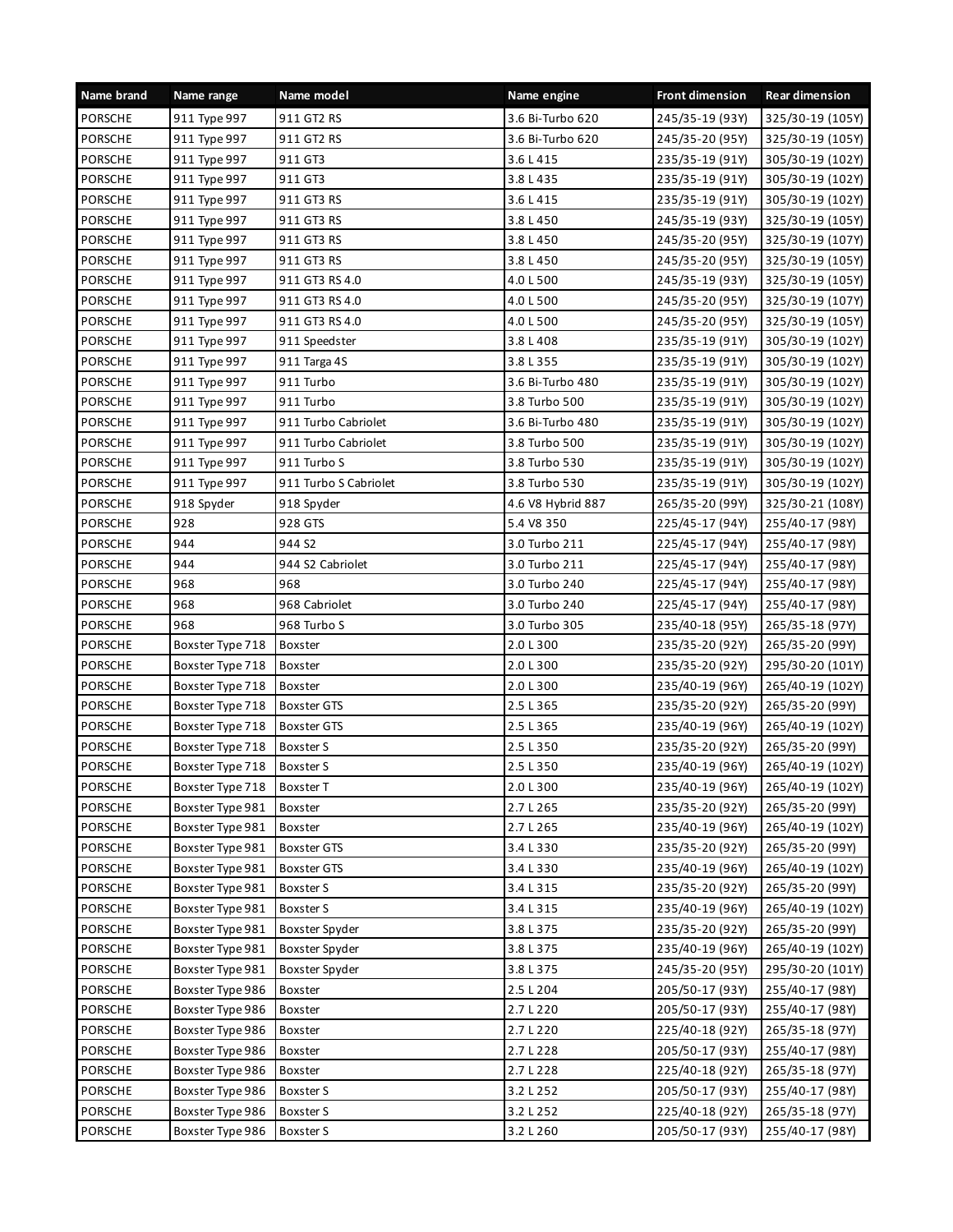| Name brand     | Name range       | Name model              | Name engine        | <b>Front dimension</b> | <b>Rear dimension</b> |
|----------------|------------------|-------------------------|--------------------|------------------------|-----------------------|
| PORSCHE        | Boxster Type 986 | Boxster S               | 3.2 L 260          | 225/40-18 (92Y)        | 265/35-18 (97Y)       |
| <b>PORSCHE</b> | Boxster Type 986 | Boxster S               | 3.2 L 267          | 205/50-17 (93Y)        | 255/40-17 (98Y)       |
| <b>PORSCHE</b> | Boxster Type 986 | Boxster S               | 3.2 L 267          | 225/40-18 (92Y)        | 265/35-18 (97Y)       |
| <b>PORSCHE</b> | Boxster Type 987 | Boxster                 | 2.7 L 240          | 235/35-19 (91Y)        | 265/35-19 (98Y)       |
| <b>PORSCHE</b> | Boxster Type 987 | Boxster                 | 2.9 L 255          | 235/35-19 (91Y)        | 265/35-19 (98Y)       |
| <b>PORSCHE</b> | Boxster Type 987 | Boxster S               | 3.2 L 280          | 235/35-19 (91Y)        | 265/35-19 (98Y)       |
| <b>PORSCHE</b> | Boxster Type 987 | Boxster S               | 3.4 L 295          | 235/35-19 (91Y)        | 265/35-19 (98Y)       |
| <b>PORSCHE</b> | Boxster Type 987 | Boxster S               | 3.4 L 303          | 235/35-19 (91Y)        | 265/35-19 (98Y)       |
| <b>PORSCHE</b> | Boxster Type 987 | Boxster S               | 3.4 L 310          | 235/35-19 (91Y)        | 265/35-19 (98Y)       |
| <b>PORSCHE</b> | Boxster Type 987 | Boxster S Black Edition | 3.4 L 320          | 235/35-19 (91Y)        | 265/35-19 (98Y)       |
| PORSCHE        | Boxster Type 987 | Boxster Spyder          | 3.4 L 320          | 235/35-19 (91Y)        | 265/35-19 (98Y)       |
| <b>PORSCHE</b> | Cayman Type 718  | Cayman                  | 2.0 L 300          | 235/35-20 (92Y)        | 265/35-20 (99Y)       |
| <b>PORSCHE</b> | Cayman Type 718  | Cayman                  | 2.0 L 300          | 235/40-19 (96Y)        | 265/40-19 (102Y)      |
| <b>PORSCHE</b> | Cayman Type 718  | Cayman GT4              | 4.0 L 420          | 245/35-20 (95Y)        | 295/30-20 (101Y)      |
| <b>PORSCHE</b> | Cayman Type 718  | Cayman GTS              | 2.5 L 365          | 235/35-20 (92Y)        | 265/35-20 (99Y)       |
| <b>PORSCHE</b> | Cayman Type 718  | Cayman GTS              | 2.5 L 365          | 235/40-19 (96Y)        | 265/40-19 (102Y)      |
| PORSCHE        | Cayman Type 718  | Cayman GTS              | 4.0 L 400          | 235/35-20 (92Y)        | 265/35-20 (99Y)       |
| <b>PORSCHE</b> | Cayman Type 718  | Cayman S                | 2.5 L 350          | 235/35-20 (92Y)        | 265/35-20 (99Y)       |
| <b>PORSCHE</b> | Cayman Type 718  | Cayman S                | 2.5 L 350          | 235/40-19 (96Y)        | 265/40-19 (102Y)      |
| <b>PORSCHE</b> | Cayman Type 718  | Cayman T                | 2.0 L 300          | 235/40-19 (96Y)        | 265/40-19 (102Y)      |
| <b>PORSCHE</b> | Cayman Type 981  | Cayman                  | 2.7 L 275          | 235/35-20 (92Y)        | 265/35-20 (99Y)       |
| <b>PORSCHE</b> | Cayman Type 981  | Cayman                  | 2.7 L 275          | 235/40-19 (96Y)        | 265/40-19 (102Y)      |
| <b>PORSCHE</b> | Cayman Type 981  | Cayman GT4              | 3.8 L 385          | 245/35-20 (95Y)        | 295/30-20 (101Y)      |
| <b>PORSCHE</b> | Cayman Type 981  | Cayman GTS              | 3.4 L 340          | 235/35-20 (92Y)        | 265/35-20 (99Y)       |
| <b>PORSCHE</b> | Cayman Type 981  | Cayman GTS              | 3.4 L 340          | 235/40-19 (96Y)        | 265/40-19 (102Y)      |
| <b>PORSCHE</b> | Cayman Type 981  | Cayman S                | 3.4 L 325          | 235/35-20 (92Y)        | 265/35-20 (99Y)       |
| <b>PORSCHE</b> | Cayman Type 981  | Cayman S                | 3.4 L 325          | 235/40-19 (96Y)        | 265/40-19 (102Y)      |
| <b>PORSCHE</b> | Cayman Type 987  | Cayman                  | 2.9 L 245          | 235/35-19 (91Y)        | 265/35-19 (98Y)       |
| <b>PORSCHE</b> | Cayman Type 987  | Cayman                  | 2.9 L 255          | 235/35-19 (91Y)        | 265/35-19 (98Y)       |
| PORSCHE        | Cayman Type 987  | Cayman                  | 2.9 L 265          | 235/35-19 (91Y)        | 265/35-19 (98Y)       |
| <b>PORSCHE</b> | Cayman Type 987  | Cayman R                | 3.4 L 330          | 235/35-19 (91Y)        | 265/35-19 (98Y)       |
| <b>PORSCHE</b> | Cayman Type 987  | Cayman S                | 3.4 L 295          | 235/35-19 (91Y)        | 265/35-19 (98Y)       |
| <b>PORSCHE</b> | Cayman Type 987  | Cayman S                | 3.4 L 303          | 235/35-19 (91Y)        | 265/35-19 (98Y)       |
| <b>PORSCHE</b> | Cayman Type 987  | Cayman S                | 3.4 L 320          | 235/35-19 (91Y)        | 265/35-19 (98Y)       |
| <b>PORSCHE</b> | Cayman Type 987  | Cayman S Black Edition  | 3.4 L 330          | 235/35-19 (91Y)        | 265/35-19 (98Y)       |
| <b>PORSCHE</b> | Panamera         | Panamera Turbo          | 4.8 V8 biturbo 500 | 255/40-20 (101Y)       | 295/35-20 (105Y)      |
| RENAULT        | Clio             | Clio III RS             | 2.0 16V 200        | 215/45-17 (91Y)        | 215/45-17 (91Y)       |
| RENAULT        | Clio             | Clio III RS F1 Team     | 2.0 16V 200        | 215/45-17 (91Y)        | 215/45-17 (91Y)       |
| RENAULT        | Clio             | Clio IV RS              | 1.6 Turbo EDC 200  | 205/40-18 (86Y)        | 205/40-18 (86Y)       |
| RENAULT        | Clio             | Clio IV RS Trophy       | 1.6 Turbo EDC 220  | 205/40-18 (86Y)        | 205/40-18 (86Y)       |
| RENAULT        | Clio             | Clio V6 ph2             | 3.0 V6 255         | 205/40-18 (86Y)        | 245/40-18 (97Y)       |
| RENAULT        | Megane           | Megane II RS            | 2.0 Turbo 225      | 235/40-18 (95Y)        | 235/40-18 (95Y)       |
| RENAULT        | Megane           | Megane II RS F1 Team    | 2.0 Turbo 225      | 235/40-18 (95Y)        | 235/40-18 (95Y)       |
| RENAULT        | Megane           | Megane II RS R26        | 2.0 Turbo 230      | 235/40-18 (95Y)        | 235/40-18 (95Y)       |
| RENAULT        | Megane           | Megane II RS R26-R      | 2.0 Turbo 230      | 235/40-18 (95Y)        | 235/40-18 (95Y)       |
| RENAULT        | Megane           | Megane II RS Trophy     | 2.0 Turbo 225      | 235/40-18 (95Y)        | 235/40-18 (95Y)       |
| RENAULT        | Megane           | Megane III RS           | 2.0 Turbo 250      | 225/40-18 (92Y)        | 225/40-18 (92Y)       |
| RENAULT        | Megane           | Megane III RS           | 2.0 Turbo 250      | 235/35-19 (91Y)        | 235/35-19 (91Y)       |
| RENAULT        | Megane           | Megane III RS           | 2.0 Turbo 250      | 235/40-18 (95Y)        | 235/40-18 (95Y)       |
| RENAULT        | Megane           | Megane III RS           | 2.0 Turbo 265      | 225/40-18 (92Y)        | 225/40-18 (92Y)       |
| RENAULT        | Megane           | Megane III RS           | 2.0 Turbo 265      | 235/35-19 (91Y)        | 235/35-19 (91Y)       |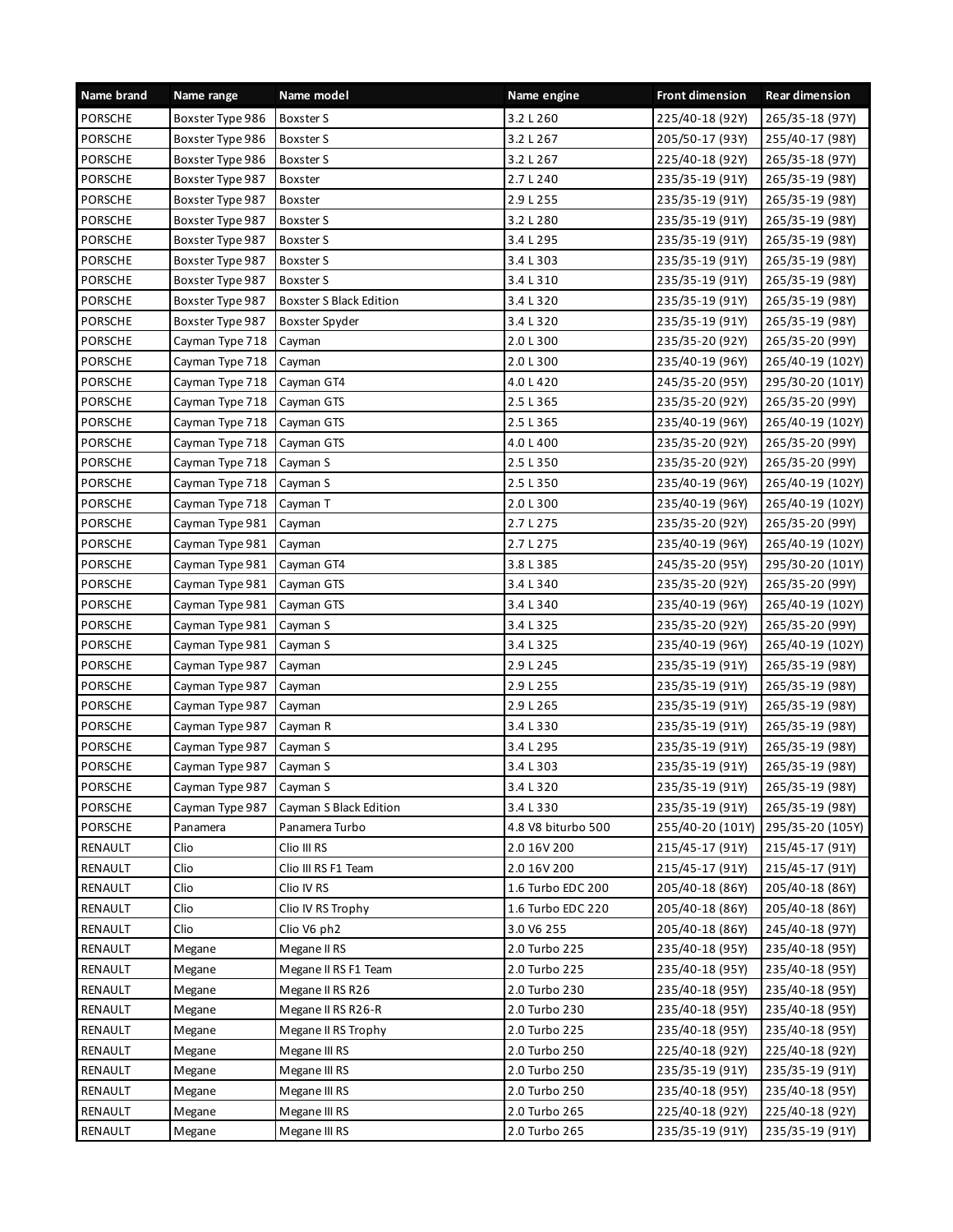| Name brand     | Name range | Name model                 | Name engine   | <b>Front dimension</b> | <b>Rear dimension</b> |
|----------------|------------|----------------------------|---------------|------------------------|-----------------------|
| RENAULT        | Megane     | Megane III RS              | 2.0 Turbo 265 | 235/40-18 (95Y)        | 235/40-18 (95Y)       |
| RENAULT        | Megane     | Megane III RS 275 Trophy   | 2.0 Turbo 275 | 235/35-19 (91Y)        | 235/35-19 (91Y)       |
| RENAULT        | Megane     | Megane III RS 275 Trophy   | 2.0 Turbo 275 | 235/40-18 (95Y)        | 235/40-18 (95Y)       |
| <b>RENAULT</b> | Megane     | Megane III RS 275 Trophy-R | 2.0 Turbo 275 | 235/35-19 (91Y)        | 235/35-19 (91Y)       |
| RENAULT        | Megane     | Megane III RS Trophy       | 2.0 Turbo 265 | 225/40-18 (92Y)        | 225/40-18 (92Y)       |
| RENAULT        | Megane     | Megane III RS Trophy       | 2.0 Turbo 265 | 235/35-19 (91Y)        | 235/35-19 (91Y)       |
| RENAULT        | Megane     | Megane III RS Trophy       | 2.0 Turbo 265 | 235/40-18 (95Y)        | 235/40-18 (95Y)       |
| <b>RENAULT</b> | Megane     | Megane IV RS               | 1.8 TCe 280   | 245/35-19 (93Y)        | 245/35-19 (93Y)       |
| <b>SEAT</b>    | Leon       | Leon II Cupra              | 2.0 TSI 240   | 225/40-18 (92Y)        | 225/40-18 (92Y)       |
| <b>SEAT</b>    | Leon       | Leon II Cupra              | 2.0 TSI 240   | 225/45-17 (94Y)        | 225/45-17 (94Y)       |
| <b>SEAT</b>    | Leon       | Leon II Cupra R            | 2.0 TSI 265   | 225/40-18 (92Y)        | 225/40-18 (92Y)       |
| <b>SEAT</b>    | Leon       | Leon II Cupra R            | 2.0 TSI 265   | 225/45-17 (94Y)        | 225/45-17 (94Y)       |
| <b>SEAT</b>    | Leon       | Leon II Cupra R            | 2.0 TSI 265   | 235/35-19 (91Y)        | 235/35-19 (91Y)       |
| <b>SEAT</b>    | Leon       | Leon III Cupra             | 2.0 TSI 265   | 205/50-17 (93Y)        | 205/50-17 (93Y)       |
| <b>SEAT</b>    | Leon       | Leon III Cupra             | 2.0 TSI 265   | 225/35-19 (88Y)        | 225/35-19 (88Y)       |
| <b>SEAT</b>    | Leon       | Leon III Cupra             | 2.0 TSI 265   | 225/45-17 (94Y)        | 225/45-17 (94Y)       |
| <b>SEAT</b>    | Leon       | Leon III Cupra             | 2.0 TSI 265   | 235/35-19 (91Y)        | 235/35-19 (91Y)       |
| <b>SEAT</b>    | Leon       | Leon III Cupra             | 2.0 TSI 280   | 205/50-17 (93Y)        | 205/50-17 (93Y)       |
| <b>SEAT</b>    | Leon       | Leon III Cupra             | 2.0 TSI 280   | 225/35-19 (88Y)        | 225/35-19 (88Y)       |
| <b>SEAT</b>    | Leon       | Leon III Cupra             | 2.0 TSI 280   | 225/40-18 (92Y)        | 225/40-18 (92Y)       |
| <b>SEAT</b>    | Leon       | Leon III Cupra             | 2.0 TSI 280   | 225/45-17 (94Y)        | 225/45-17 (94Y)       |
| <b>SEAT</b>    | Leon       | Leon III Cupra             | 2.0 TSI 280   | 235/35-19 (91Y)        | 235/35-19 (91Y)       |
| <b>SEAT</b>    | Leon       | Leon III Cupra             | 2.0 TSI 290   | 225/35-19 (88Y)        | 225/35-19 (88Y)       |
| <b>SEAT</b>    | Leon       | Leon III Cupra             | 2.0 TSI 290   | 225/45-17 (94Y)        | 225/45-17 (94Y)       |
| <b>SEAT</b>    | Leon       | Leon III Cupra             | 2.0 TSI 290   | 235/35-19 (91Y)        | 235/35-19 (91Y)       |
| <b>SEAT</b>    | Leon       | Leon III Cupra             | 2.0 TSI 300   | 225/35-19 (88Y)        | 225/35-19 (88Y)       |
| <b>SEAT</b>    | Leon       | Leon III Cupra             | 2.0 TSI 300   | 225/45-17 (94Y)        | 225/45-17 (94Y)       |
| <b>SEAT</b>    | Leon       | Leon III Cupra             | 2.0 TSI 300   | 235/35-19 (91Y)        | 235/35-19 (91Y)       |
| <b>SEAT</b>    | Leon       | Leon III SC Cupra          | 2.0 TSI 265   | 205/50-17 (93Y)        | 205/50-17 (93Y)       |
| <b>SEAT</b>    | Leon       | Leon III SC Cupra          | 2.0 TSI 265   | 225/35-19 (88Y)        | 225/35-19 (88Y)       |
| <b>SEAT</b>    | Leon       | Leon III SC Cupra          | 2.0 TSI 265   | 225/45-17 (94Y)        | 225/45-17 (94Y)       |
| <b>SEAT</b>    | Leon       | Leon III SC Cupra          | 2.0 TSI 265   | 235/35-19 (91Y)        | 235/35-19 (91Y)       |
| <b>SEAT</b>    | Leon       | Leon III SC Cupra          | 2.0 TSI 280   | 205/50-17 (93Y)        | 205/50-17 (93Y)       |
| <b>SEAT</b>    | Leon       | Leon III SC Cupra          | 2.0 TSI 280   | 225/35-19 (88Y)        | 225/35-19 (88Y)       |
| <b>SEAT</b>    | Leon       | Leon III SC Cupra          | 2.0 TSI 280   | 225/40-18 (92Y)        | 225/40-18 (92Y)       |
| <b>SEAT</b>    | Leon       | Leon III SC Cupra          | 2.0 TSI 280   | 225/45-17 (94Y)        | 225/45-17 (94Y)       |
| <b>SEAT</b>    | Leon       | Leon III SC Cupra          | 2.0 TSI 280   | 235/35-19 (91Y)        | 235/35-19 (91Y)       |
| <b>SEAT</b>    | Leon       | Leon III SC Cupra          | 2.0 TSI 290   | 225/35-19 (88Y)        | 225/35-19 (88Y)       |
| <b>SEAT</b>    | Leon       | Leon III SC Cupra          | 2.0 TSI 290   | 225/45-17 (94Y)        | 225/45-17 (94Y)       |
| <b>SEAT</b>    | Leon       | Leon III SC Cupra          | 2.0 TSI 290   | 235/35-19 (91Y)        | 235/35-19 (91Y)       |
| <b>SEAT</b>    | Leon       | Leon III SC Cupra          | 2.0 TSI 300   | 225/35-19 (88Y)        | 225/35-19 (88Y)       |
| <b>SEAT</b>    | Leon       | Leon III SC Cupra          | 2.0 TSI 300   | 225/45-17 (94Y)        | 225/45-17 (94Y)       |
| <b>SEAT</b>    | Leon       | Leon III SC Cupra          | 2.0 TSI 300   | 235/35-19 (91Y)        | 235/35-19 (91Y)       |
| <b>SEAT</b>    | Leon       | Leon III ST Cupra          | 2.0 TSI 265   | 205/50-17 (93Y)        | 205/50-17 (93Y)       |
| <b>SEAT</b>    | Leon       | Leon III ST Cupra          | 2.0 TSI 265   | 225/35-19 (88Y)        | 225/35-19 (88Y)       |
| <b>SEAT</b>    | Leon       | Leon III ST Cupra          | 2.0 TSI 265   | 225/45-17 (94Y)        | 225/45-17 (94Y)       |
| <b>SEAT</b>    | Leon       | Leon III ST Cupra          | 2.0 TSI 265   | 235/35-19 (91Y)        | 235/35-19 (91Y)       |
| <b>SEAT</b>    | Leon       | Leon III ST Cupra          | 2.0 TSI 280   | 205/50-17 (93Y)        | 205/50-17 (93Y)       |
| <b>SEAT</b>    | Leon       | Leon III ST Cupra          | 2.0 TSI 280   | 225/35-19 (88Y)        | 225/35-19 (88Y)       |
| <b>SEAT</b>    | Leon       | Leon III ST Cupra          | 2.0 TSI 280   | 225/40-18 (92Y)        | 225/40-18 (92Y)       |
| <b>SEAT</b>    | Leon       | Leon III ST Cupra          | 2.0 TSI 280   | 225/45-17 (94Y)        | 225/45-17 (94Y)       |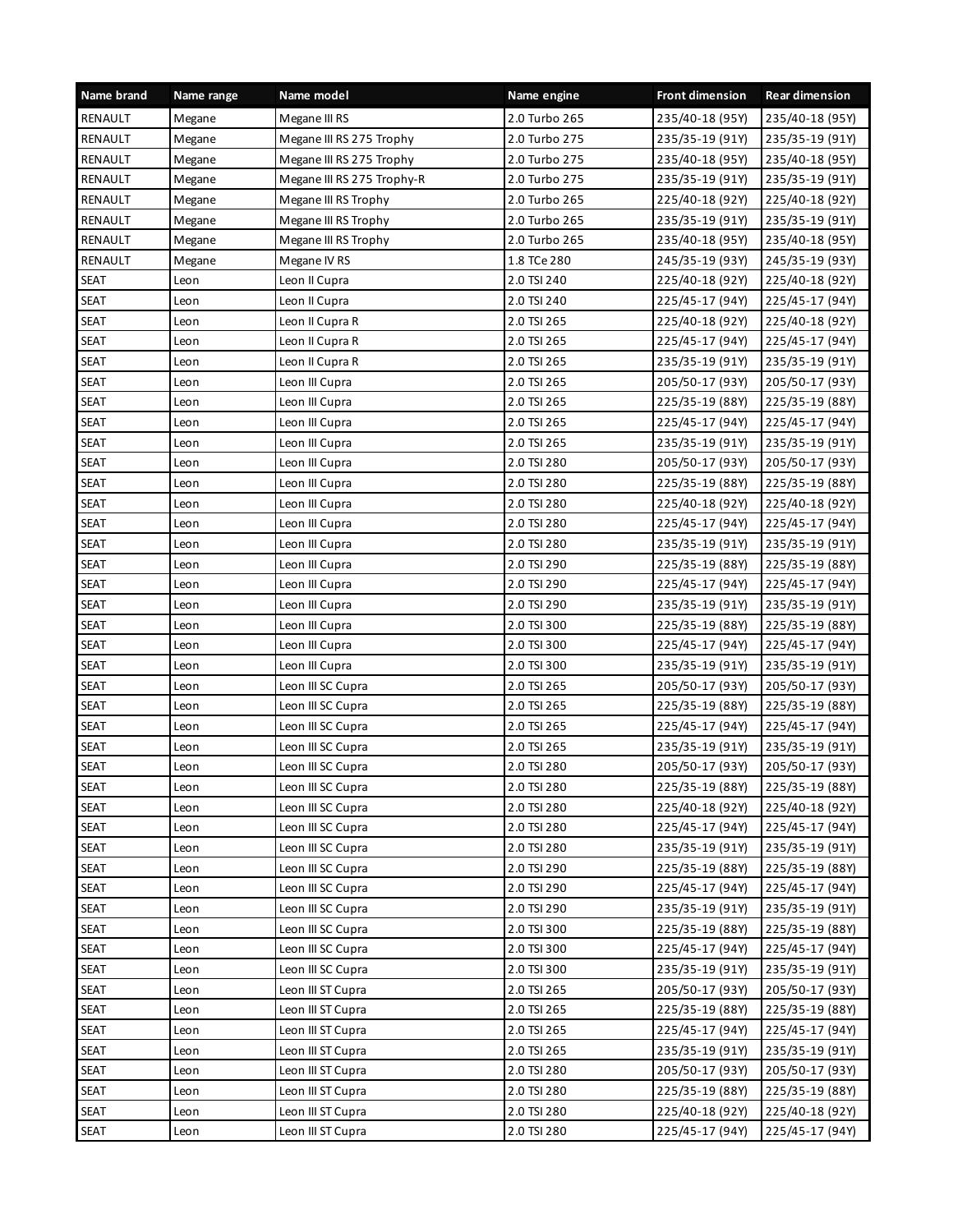| Name brand    | Name range | Name model               | Name engine           | <b>Front dimension</b> | <b>Rear dimension</b> |
|---------------|------------|--------------------------|-----------------------|------------------------|-----------------------|
| <b>SEAT</b>   | Leon       | Leon III ST Cupra        | 2.0 TSI 280           | 235/35-19 (91Y)        | 235/35-19 (91Y)       |
| <b>SEAT</b>   | Leon       | Leon III ST Cupra        | 2.0 TSI 290           | 225/35-19 (88Y)        | 225/35-19 (88Y)       |
| <b>SEAT</b>   | Leon       | Leon III ST Cupra        | 2.0 TSI 290           | 225/45-17 (94Y)        | 225/45-17 (94Y)       |
| <b>SEAT</b>   | Leon       | Leon III ST Cupra        | 2.0 TSI 290           | 235/35-19 (91Y)        | 235/35-19 (91Y)       |
| <b>SEAT</b>   | Leon       | Leon III ST Cupra        | 2.0 TSI 300           | 225/35-19 (88Y)        | 225/35-19 (88Y)       |
| <b>SEAT</b>   | Leon       | Leon III ST Cupra        | 2.0 TSI 300           | 225/45-17 (94Y)        | 225/45-17 (94Y)       |
| <b>SEAT</b>   | Leon       | Leon III ST Cupra        | 2.0 TSI 300           | 235/35-19 (91Y)        | 235/35-19 (91Y)       |
| <b>SEAT</b>   | Leon       | Leon III ST Cupra 4Drive | 2.0 TSI 300           | 225/35-19 (88Y)        | 225/35-19 (88Y)       |
| <b>SEAT</b>   | Leon       | Leon III ST Cupra 4Drive | 2.0 TSI 300           | 225/40-18 (92Y)        | 225/40-18 (92Y)       |
| <b>SEAT</b>   | Leon       | Leon III ST Cupra 4Drive | 2.0 TSI 300           | 225/45-17 (94Y)        | 225/45-17 (94Y)       |
| <b>SEAT</b>   | Leon       | Leon III ST Cupra 4Drive | 2.0 TSI 300           | 235/35-19 (91Y)        | 235/35-19 (91Y)       |
| SKODA         | Octavia    | Octavia Combi RS         | 2.0 TSI 220           | 205/50-17 (93Y)        | 205/50-17 (93Y)       |
| SKODA         | Octavia    | Octavia RS               | 1.8 T 180             | 205/50-17 (93Y)        | 205/50-17 (93Y)       |
| SKODA         | Octavia    | Octavia RS               | 2.0 TSI 220           | 205/50-17 (93Y)        | 205/50-17 (93Y)       |
| SKODA         | Octavia    | Octavia RS               | 2.0 TSI 245           | 225/40-18 (92Y)        | 225/40-18 (92Y)       |
| SUBARU        | <b>BRZ</b> | <b>BRZ</b>               | 2.0 L 200             | 215/45-17 (91Y)        | 215/45-17 (91Y)       |
| SUBARU        | <b>BRZ</b> | <b>BRZ</b>               | 2.0 L 205             | 215/45-17 (91Y)        | 215/45-17 (91Y)       |
| SUBARU        | Impreza    | Impreza II WRX           | 2.5 Turbo 230         | 215/45-17 (91Y)        | 215/45-17 (91Y)       |
| SUBARU        | Impreza    | Impreza II WRX           | 2.5 Turbo 252         | 215/45-17 (91Y)        | 215/45-17 (91Y)       |
| SUBARU        | Impreza    | Impreza II WRX STI       | 2.0 T 265             | 215/45-17 (91Y)        | 215/45-17 (91Y)       |
| SUBARU        | Impreza    | Impreza II WRX STI       | 2.0 T 265             | 225/45-17 (94Y)        | 225/45-17 (94Y)       |
| SUBARU        | Impreza    | Impreza II WRX STI       | 2.5 Turbo 280         | 225/45-17 (94Y)        | 225/45-17 (94Y)       |
| SUBARU        | Impreza    | Impreza III WRX          | 2.5 Turbo 230         | 205/50-17 (93Y)        | 205/50-17 (93Y)       |
| SUBARU        | Impreza    | Impreza III WRX          | 2.5 Turbo 265         | 225/45-17 (94Y)        | 225/45-17 (94Y)       |
| SUBARU        | Impreza    | Impreza III WRX STI      | 2.5 Turbo 300         | 245/40-18 (97Y)        | 245/40-18 (97Y)       |
| SUBARU        | Impreza    | Impreza IV WRX STI       | 2.5 Turbo 300         | 225/45-17 (94Y)        | 225/45-17 (94Y)       |
| SUBARU        | Impreza    | Impreza IV WRX STI       | 2.5 Turbo 300         | 245/35-19 (93Y)        | 245/35-19 (93Y)       |
| <b>SUBARU</b> | Impreza    | Impreza IV WRX STI       | 2.5 Turbo 300         | 245/40-18 (97Y)        | 245/40-18 (97Y)       |
| <b>TESLA</b>  | Model 3    | Model 3 long Range       | Electric 258 (192 kW) | 235/35-20 (92Y)        | 235/35-20 (92Y)       |
| <b>TESLA</b>  | Model 3    | Model 3 long Range       | Electric 258 (192 kW) | 245/35-20 (95Y)        | 245/35-20 (95Y)       |
| <b>TESLA</b>  | Model 3    | Model 3 Performance      | Electric 450 (335 kW) | 235/35-20 (92Y)        | 235/35-20 (92Y)       |
| <b>TESLA</b>  | Model 3    | Model 3 Performance      | Electric 450 (335 kW) | 245/35-20 (95Y)        | 245/35-20 (95Y)       |
| <b>TESLA</b>  | Model 3    | Model 3 Standard         | Electric 258 (192 kW) | 235/35-20 (92Y)        | 235/35-20 (92Y)       |
| <b>TESLA</b>  | Model 3    | Model 3 Standard         | Electric 258 (192 kW) | 245/35-20 (95Y)        | 245/35-20 (95Y)       |
| TOYOTA        | GT 86      | GT 86                    | 2.0 L 200             | 215/45-17 (91Y)        | 215/45-17 (91Y)       |
| <b>TOYOTA</b> | GT 86      | GT 86                    | 2.0 L 205             | 215/45-17 (91Y)        | 215/45-17 (91Y)       |
| <b>TOYOTA</b> | Yaris      | Yaris GR                 | 1.6 L 261             | 225/40-18 (92Y)        | 225/40-18 (92Y)       |
| <b>TOYOTA</b> | Yaris      | Yaris XPA1G              | 1.6 L 261             | 225/40-18 (92Y)        | 225/40-18 (92Y)       |
| VOLKSWAGEN    | Golf       | Golf IV R32              | 3.2 V6 241            | 225/40-18 (92Y)        | 225/40-18 (92Y)       |
| VOLKSWAGEN    | Golf       | Golf VI GTI              | 2.0 TFSI 210          | 225/40-18 (92Y)        | 225/40-18 (92Y)       |
| VOLKSWAGEN    | Golf       | Golf VI GTI              | 2.0 TSI 210           | 225/35-19 (88Y)        | 225/35-19 (88Y)       |
| VOLKSWAGEN    | Golf       | Golf VI GTI              | 2.0 TSI 210           | 225/45-17 (94Y)        | 225/45-17 (94Y)       |
| VOLKSWAGEN    | Golf       | Golf VI GTI Edition 35   | 2.0 TFSI 235          | 225/40-18 (92Y)        | 225/40-18 (92Y)       |
| VOLKSWAGEN    | Golf       | Golf VI GTI Edition 35   | 2.0 TSI 235           | 225/35-19 (88Y)        | 225/35-19 (88Y)       |
| VOLKSWAGEN    | Golf       | Golf VI GTI Edition 35   | 2.0 TSI 235           | 225/45-17 (94Y)        | 225/45-17 (94Y)       |
| VOLKSWAGEN    | Golf       | Golf VI R                | 2.0 TFSI 256          | 235/35-19 (91Y)        | 235/35-19 (91Y)       |
| VOLKSWAGEN    | Golf       | Golf VI R                | 2.0 TFSI 271          | 225/40-18 (92Y)        | 225/40-18 (92Y)       |
| VOLKSWAGEN    | Golf       | Golf VI R                | 2.0 TFSI 271          | 235/35-19 (91Y)        | 235/35-19 (91Y)       |
| VOLKSWAGEN    | Golf       | Golf VIR                 | 2.0 TSI 256           | 205/50-17 (93Y)        | 205/50-17 (93Y)       |
| VOLKSWAGEN    | Golf       | Golf VII GTI             | 2.0 TSI 220           | 205/50-17 (93Y)        | 205/50-17 (93Y)       |
| VOLKSWAGEN    | Golf       | Golf VII GTI             | 2.0 TSI 220           | 225/35-19 (88Y)        | 225/35-19 (88Y)       |